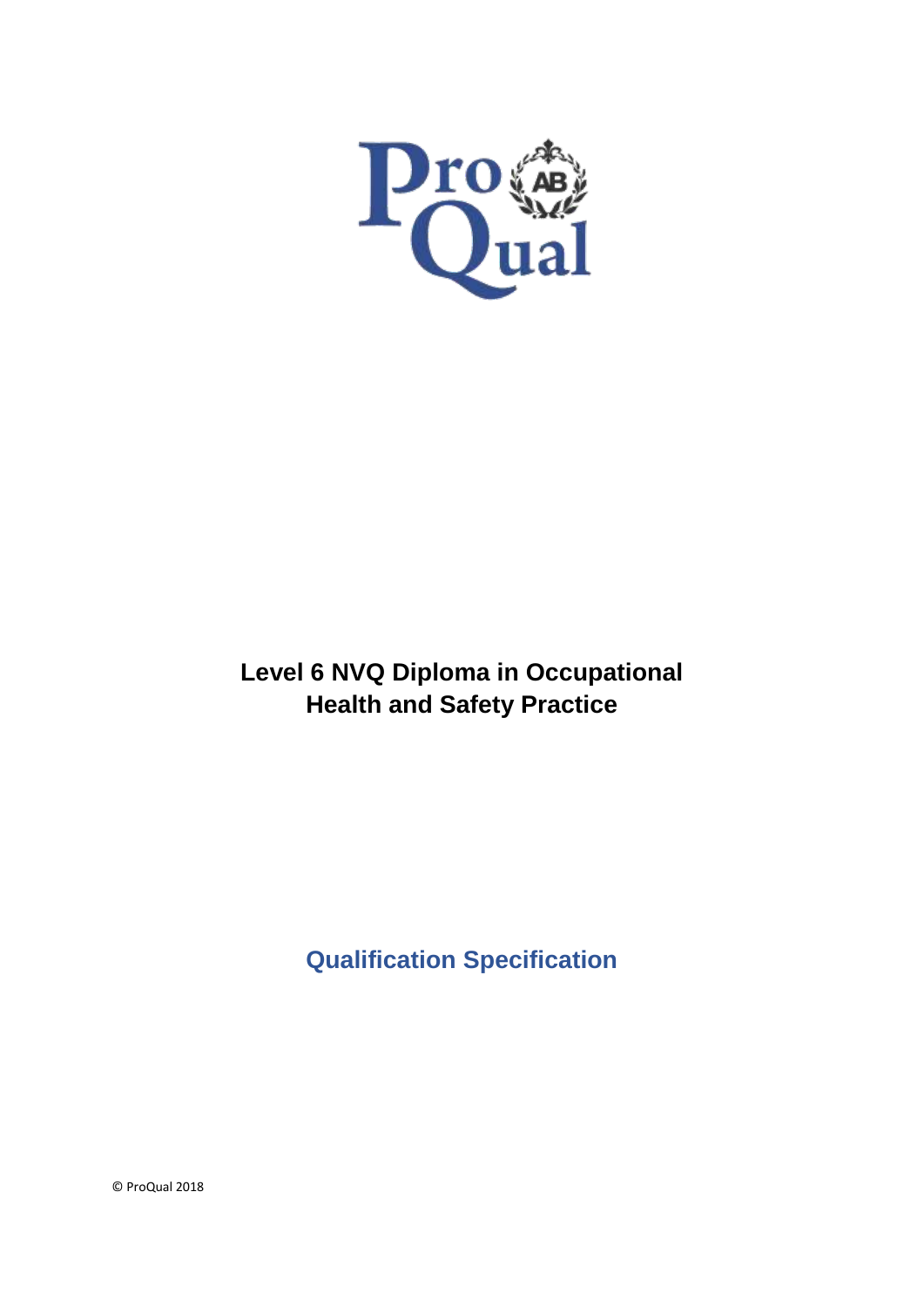# **Contents**

|                                           | Page |
|-------------------------------------------|------|
| Introduction                              | 3    |
| Qualification profile                     | 3    |
| <b>Qualification structure</b>            | 4    |
| Centre requirements                       | 5    |
| Support for candidates                    | 5    |
| Assessment                                | 5    |
| Internal quality assurance                | 6    |
| Adjustments to assessment                 | 6    |
| Results enquiries and appeals             | 6    |
| Certification                             | 7    |
| Learning outcomes and assessment criteria | 8    |
|                                           |      |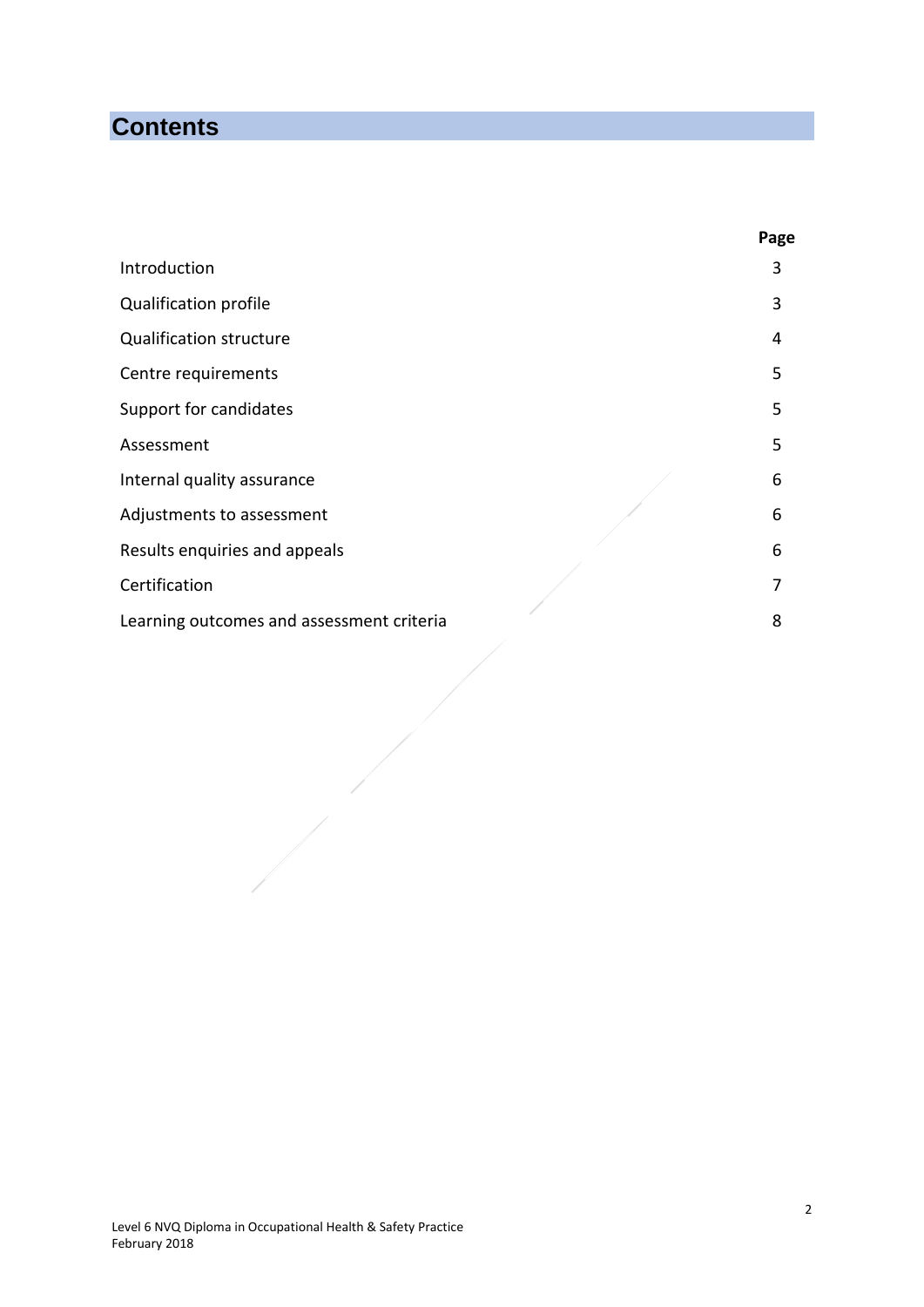### **Introduction**

The Level 6 NVQ Diploma in Occupational Health and Safety Practice qualification is aimed at candidates who are responsible for developing and applying health and safety procedures day-to-day in their organisation. They may be a staff member, supervisor or manager looking to improve their knowledge and skills.

The awarding body for this qualification is ProQual Awarding Body and the regulatory body is the Office of Qualifications and Examinations Regulation (Ofqual). This qualification has been accredited onto the Regulated Qualifications Framework (RQF).

### **Qualification Profile**

| <b>Qualification title</b>      | ProQual Level 6 NVQ Diploma in Occupational Health and<br><b>Safety Practice</b>                                    |
|---------------------------------|---------------------------------------------------------------------------------------------------------------------|
| Ofqual qualification number     | 603/3106/9                                                                                                          |
| Level                           | Level 6                                                                                                             |
| Total qualification time        | 1064 hours                                                                                                          |
| Guided learning hours           | 532                                                                                                                 |
| Assessment                      | Pass or fail<br>Internally assessed and verified by centre staff<br>External quality assurance by ProQual verifiers |
| <b>Qualification start date</b> | 1/4/2018                                                                                                            |
| Qualification end date          |                                                                                                                     |

# **Entry Requirements**

There are no formal entry requirements for this qualification. Centres should carry out an **initial assessment** of candidate skills and knowledge to identify any gaps and help plan the assessment. This qualification is approved for candidates aged 19+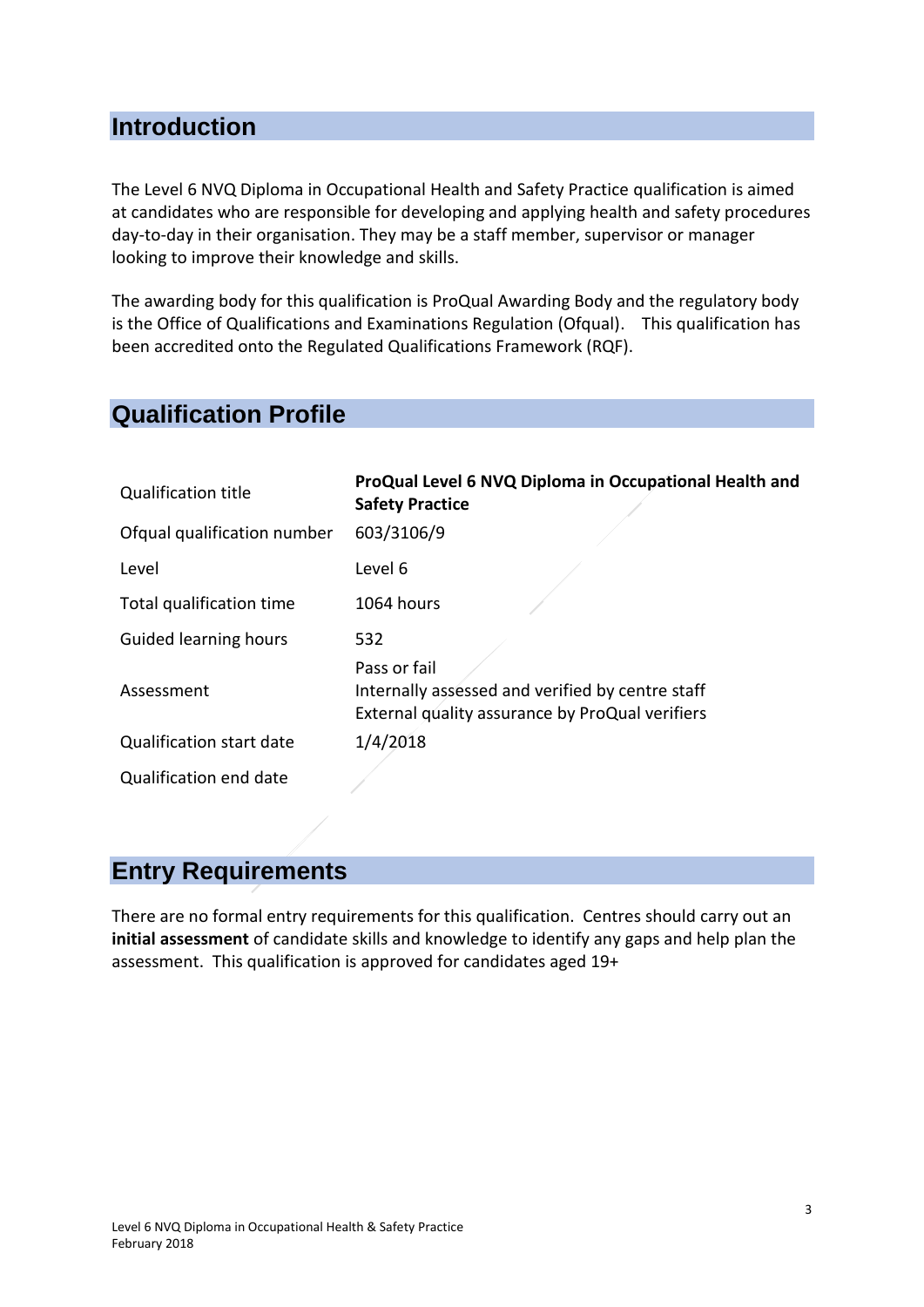# **Qualification Structure**

Candidates must complete all of the Mandatory units.

| <b>Mandatory Units</b>                                                                                           |                                                                                            |                      |            |
|------------------------------------------------------------------------------------------------------------------|--------------------------------------------------------------------------------------------|----------------------|------------|
| <b>Unit Reference</b><br><b>Number</b>                                                                           | <b>Unit Title</b>                                                                          | <b>Unit</b><br>Level | <b>GLH</b> |
| D/616/9536                                                                                                       | Promote a positive health and safety culture                                               | 5                    | 27         |
| F/616/9531                                                                                                       | Develop and implement the health and safety policy                                         | 6                    | 74         |
| J/616/9532                                                                                                       | Develop and implement effective communication systems<br>for health and safety information | 5                    | 40         |
| Develop and maintain individual and organisational<br>R/616/9534<br>5<br>competence in health and safety matters |                                                                                            |                      | 49         |
| Y/616/9535<br>Identify, assess and control health and safety risks<br>6                                          |                                                                                            | 73                   |            |
| H/616/9537                                                                                                       | Develop and implement proactive monitoring systems for<br>health and safety                | 6                    | 52         |
| K/616/9538                                                                                                       | Develop and implement reactive monitoring systems for<br>health and safety                 | 6                    | 74         |
| M/616/9539                                                                                                       | Develop and implement health and safety emergency<br>response systems and procedures       | 6                    | 46         |
| H/616/9540                                                                                                       | Develop and implement health and safety review systems                                     | 6                    | 46         |
| K/616/9541                                                                                                       | Maintain knowledge of improvements to influence health<br>and safety practice              | 5                    | 51         |
|                                                                                                                  |                                                                                            |                      |            |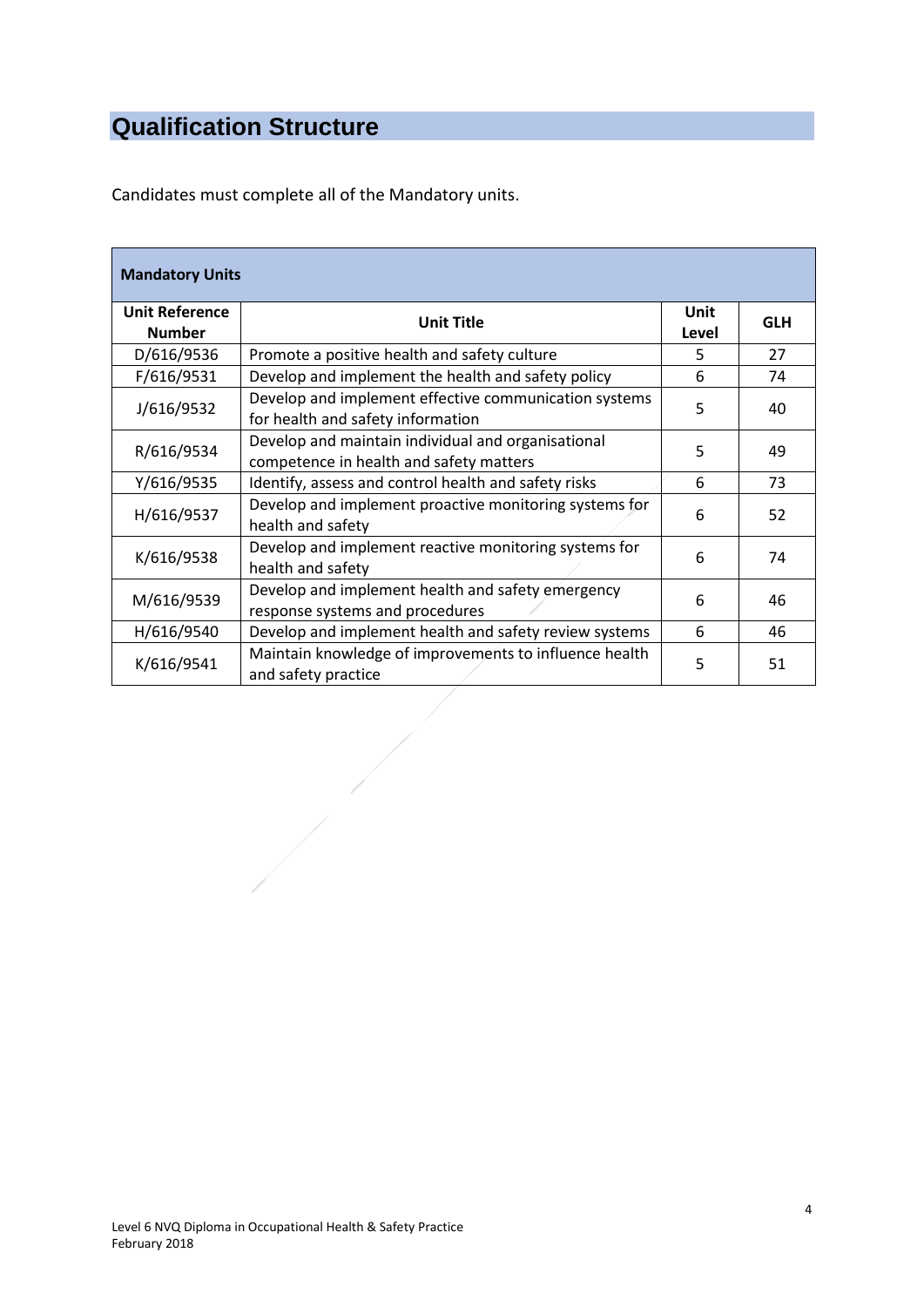# **Centre Requirements**

Centres must be approved to offer this qualification. If your centre is not approved please complete and submit form **ProQual Additional Qualification Approval Application**.

#### **Staff**

Staff delivering this qualification must be appropriately qualified and/or occupationally competent.

#### **Assessors/Internal Quality Assurance**

For each competence-based unit centres must be able to provide at least one assessor and one internal quality assurance verifier who are suitably qualified for the specific occupational area. Assessors and internal quality assurance verifiers for competence-based units or qualifications will normally need to hold appropriate assessor or verifier qualifications, such as:

- Award in Assessing Competence in the Work Environment
- Award in Assessing Vocationally Related Achievement
- Certificate in Assessing Vocational Achievement
- Award in the Internal Quality Assurance of Assessment Processes and Practices
- Certificate in Leading the Internal Quality Assurance of Assessment Processes and Practices

# **Support for Candidates**

Materials produced by centres to support candidates should:

- enable them to track their achievements as they progress through the learning outcomes and assessment criteria;
- provide information on where ProQual's policies and procedures can be viewed;
- provide a means of enabling Internal and External Quality Assurance staff to authenticate evidence

### **Assessment**

This qualification is competence-based, candidates must demonstrate the level of competence described in the units. Assessment is the process of measuring a candidate's skill, knowledge and understanding against the standards set in the qualification.

The qualification must be internally assessed by an appropriately experienced and qualified assessor.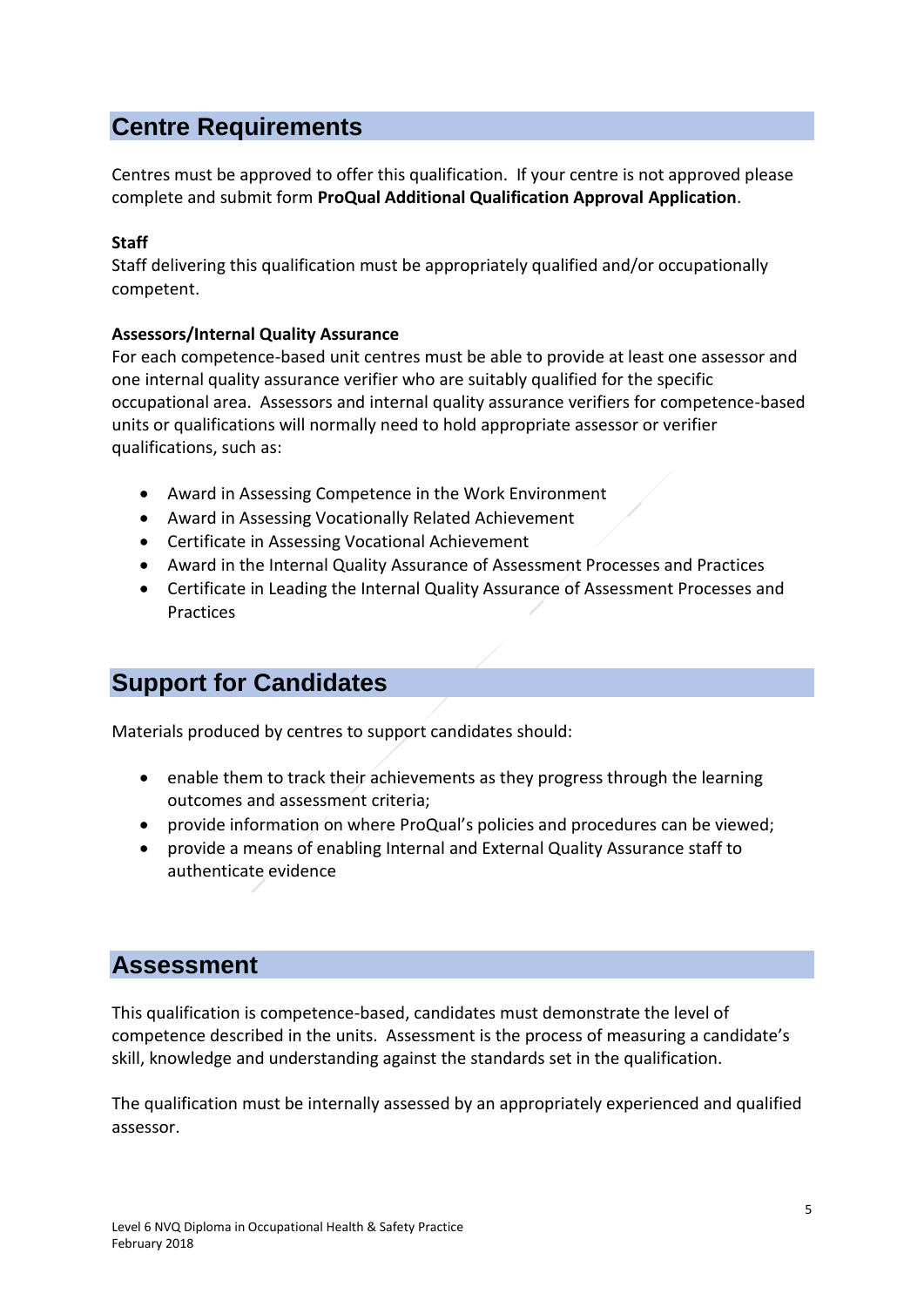Each candidate is required to produce a portfolio of evidence which demonstrates their achievement of all of the learning outcomes and assessment criteria for each unit.

- Evidence can include: - observation report by assessor
	- assignments/projects/reports
	- professional discussion
	- witness testimony
	- candidate product
	- worksheets
	- record of oral and written questioning
	- Recognition of Prior Learning

**Learning outcomes** set out what a candidate is expected to know, understand or be able to do.

**Assessment criteria** specify the standard a candidate must meet to show the learning outcome has been achieved.

*Learning outcomes and assessment criteria for this qualification are set out from page 8 .*

### **Internal Quality Assurance**

An internal quality assurance verifier confirms that assessment decisions made in centres are made by competent and qualified assessors, that they are the result of sound and fair assessment practice and that they are recorded accurately and appropriately.

#### **Adjustments to Assessment**

Adjustments to standard assessment arrangements are made on the individual needs of candidates. ProQual's Reasonable Adjustments Policy and Special Consideration Policy sets out the steps to follow when implementing reasonable adjustments and special considerations and the service that ProQual provides for some of these arrangements.

Centres should contact ProQual for further information or queries about the contents of the policy.

# **Results Enquiries and Appeals**

All enquiries relating to assessment or other decisions should be dealt with by centres, with reference to ProQual's Enquiries and Appeals Procedures.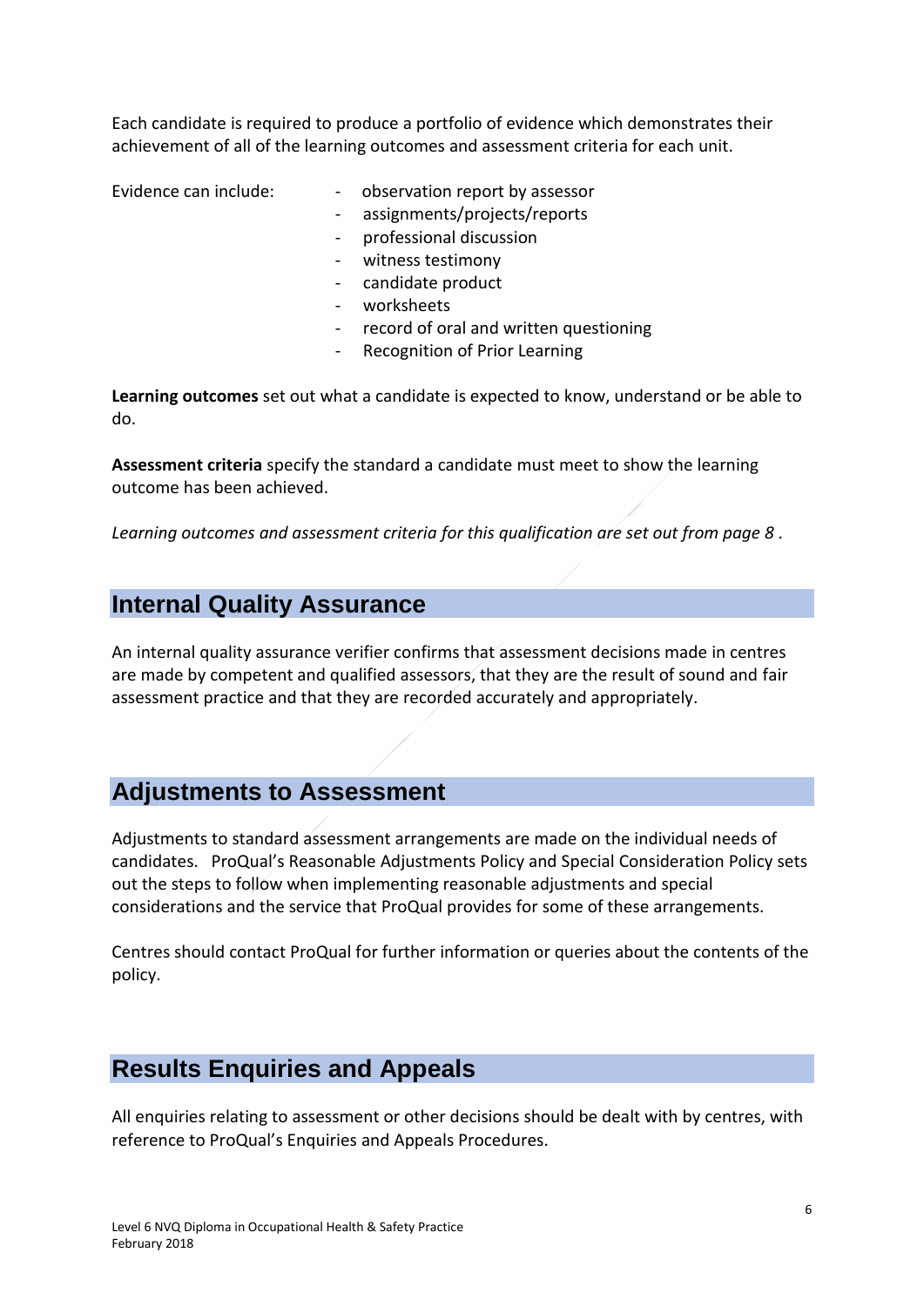# **Certification**

Candidates who achieve the requirements for qualifications will be awarded:

- A certificate listing all units achieved, and
- A certificate giving the full qualification title -

#### **ProQual Level 6 NVQ Diploma in Occupational Health and Safety Practice**

#### **Claiming certificates**

Centres may claim certificates for candidates who have been registered with ProQual and who have successfully achieved the requirements for a qualification. All certificates will be issued to the centre for successful candidates.

#### **Unit certificates**

If a candidate does not achieve all of the units required for a qualification, the centre may claim a unit certificate for the candidate which will list all of the units achieved.

#### **Replacement certificates**

If a replacement certificate is required a request must be made to ProQual in writing. Replacement certificates are labelled as such and are only provided when the claim has been authenticated. Refer to the Fee Schedule for details of charges for replacement certificates.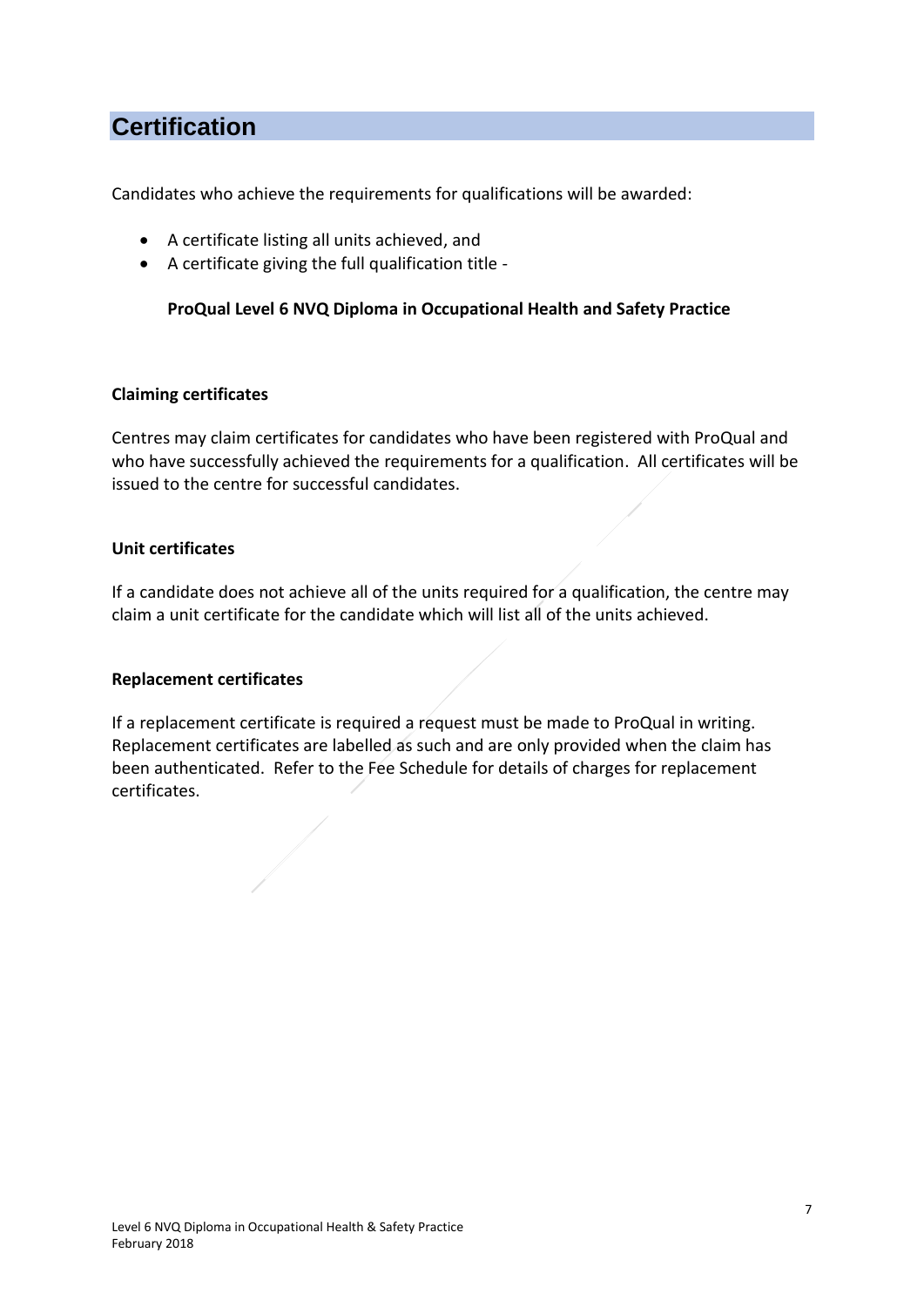# **Unit D/616/9536 Promote a health and safety culture**

| <b>Learning Outcome - The</b><br>learner will:                                                                  | <b>Assessment Criterion - The learner can:</b>                                                                                                                                                                                                              |
|-----------------------------------------------------------------------------------------------------------------|-------------------------------------------------------------------------------------------------------------------------------------------------------------------------------------------------------------------------------------------------------------|
| 1 Be able to advocate<br>commitment to a positive<br>health and safety culture in                               | 1.1 Provide sufficient and clear information to people in the<br>organisation about the benefits of a positive health and safety<br>culture.                                                                                                                |
| the organisation.                                                                                               | 1.2 Obtain the support of those in the organisation who can<br>promote a positive health and safety culture; tailoring own<br>approach to meet the needs of:<br>· directors<br>• managers<br>· employee representatives.                                    |
|                                                                                                                 | 1.3 Use opportunities to communicate information about a<br>positive health and safety culture.                                                                                                                                                             |
|                                                                                                                 | 1.4 Create new opportunities to communicate information about a<br>positive health and safety culture.                                                                                                                                                      |
|                                                                                                                 | 1.5 Investigate ways to overcome barriers to change.                                                                                                                                                                                                        |
| 2 Be able to develop links with<br>appropriate people and<br>groups on Health and Safety<br>matters.            | 2.1 Identify the appropriate people and groups with whom to<br>develop links on health and safety matters:<br>• within the organisation<br>• external to the organisation.                                                                                  |
|                                                                                                                 | 2.2 Provide support and assistance to the appropriate people and<br>groups identified in 2.1                                                                                                                                                                |
|                                                                                                                 | 2.3 Use appropriate opportunities to develop additional links with<br>people and groups.                                                                                                                                                                    |
|                                                                                                                 | 2.4 Plan implementation of opportunities to develop additional<br>links with people and groups.                                                                                                                                                             |
| 3 Understand the importance<br>of promoting a positive health<br>and safety culture within the<br>organisation. | 3.1 Describe the nature and role of a positive health and safety<br>culture within the organisation.                                                                                                                                                        |
|                                                                                                                 | 3.2 Describe the existing health and safety culture within the<br>organisation.                                                                                                                                                                             |
|                                                                                                                 | 3.3 Identify how the organisation's communication system can be<br>utilised to promote the benefits of a positive health and safety<br>culture.                                                                                                             |
|                                                                                                                 | 3.4 Identify the people and groups who may be affected by the<br>health and safety process.                                                                                                                                                                 |
|                                                                                                                 | 3.5 Explain how to engage different individuals and groups in the<br>health and safety process.                                                                                                                                                             |
|                                                                                                                 | 3.6 Explain external factors influencing a positive health and safety<br>culture, to include sources of expertise and advice on health<br>and safety matters that are available to inform the planning<br>and decision making process for the organisation. |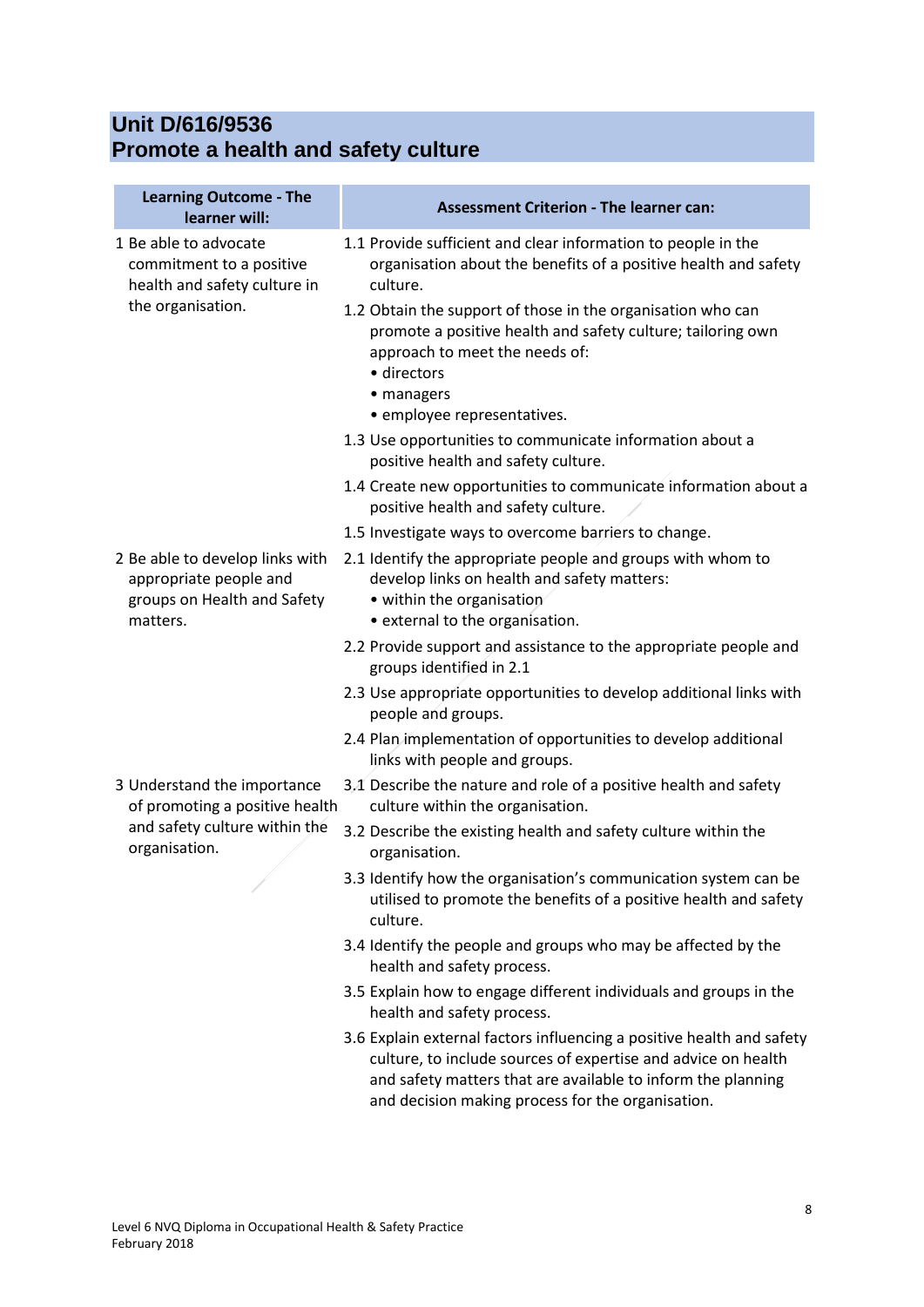| <b>Learning Outcome - The</b><br>learner will:                        | <b>Assessment Criterion - The learner can:</b>                                                                                                                                                                                                                                                                                                                                                                                                                                                                              |
|-----------------------------------------------------------------------|-----------------------------------------------------------------------------------------------------------------------------------------------------------------------------------------------------------------------------------------------------------------------------------------------------------------------------------------------------------------------------------------------------------------------------------------------------------------------------------------------------------------------------|
| 4 Be able to maintain and<br>record their professional<br>development | 4.1 Maintain a personal development portfolio which can<br>contribute to professional bodies' CPD requirements and<br>which incorporates:<br>an ongoing evaluation of their personal competence<br>reflective commentaries on CPD activities<br>setting and prioritising realistic goals for professional<br>development<br>applying professional ethics in practice<br>an appreciation of diversity and inclusivity in<br>workplaces<br>sharing personal experiences in professional debate<br>$\bullet$<br>and discussion |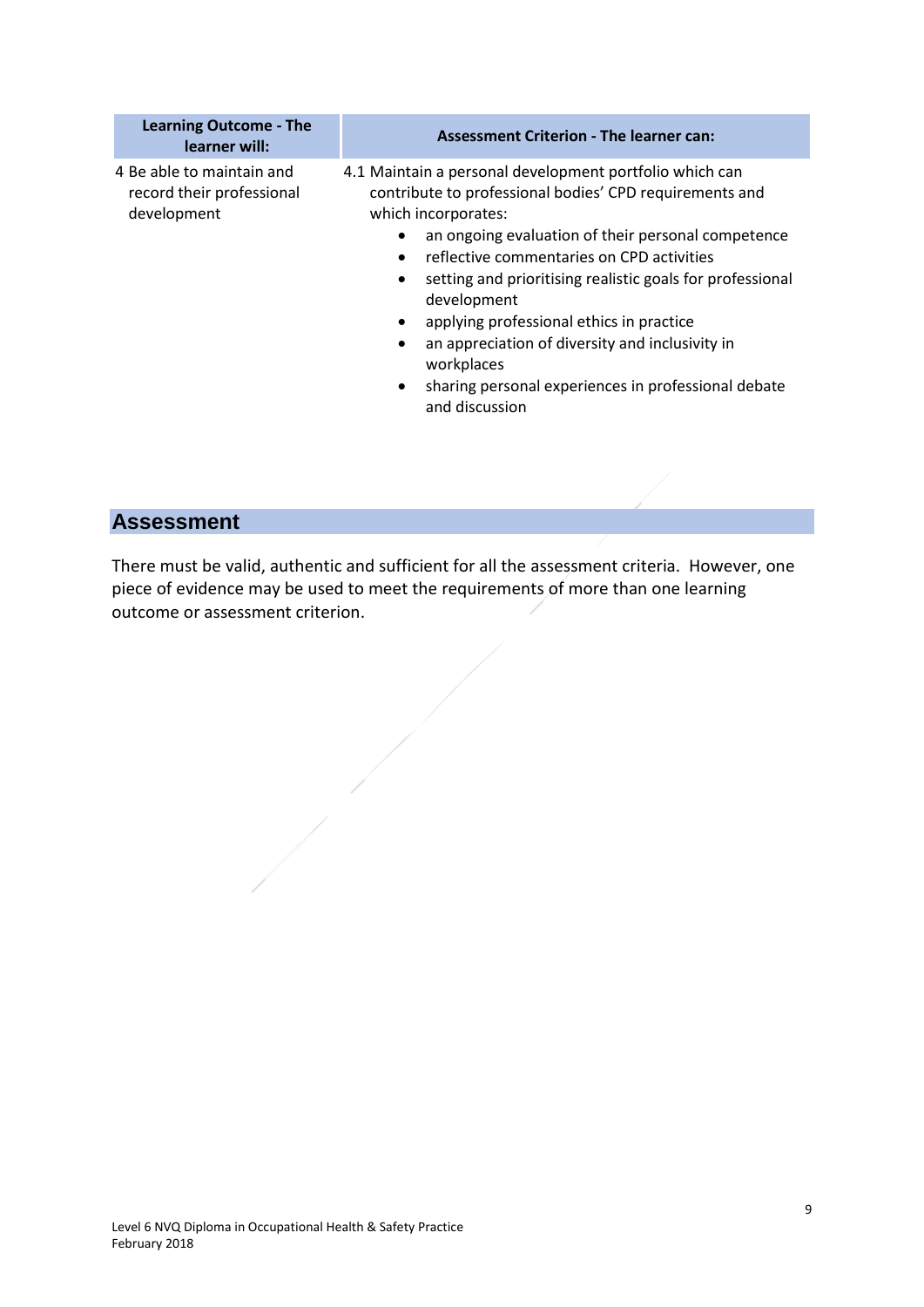### **Unit F/616/9531 Develop and implement the health and safety policy**

| <b>Learning Outcome - The</b><br>learner will:                 | <b>Assessment Criterion - The learner can:</b>                                                                                                                                                                                                                      |
|----------------------------------------------------------------|---------------------------------------------------------------------------------------------------------------------------------------------------------------------------------------------------------------------------------------------------------------------|
| 1 Be able to define the<br>statutory and workplace             | 1.1 Analyse the structure of the organisation relative to health and<br>safety.                                                                                                                                                                                     |
| health and safety<br>requirements for the                      | 1.2 Advocate the Health and Safety Policy to all key stakeholders in<br>the organisation.                                                                                                                                                                           |
| organisation.                                                  | 1.3 Assess the existing health and safety systems, policies and<br>procedures in the organisation.                                                                                                                                                                  |
|                                                                | 1.4 Evaluate the statutory and workplace health and safety<br>requirements relating to:<br>• input of products and/or services<br>• the conversion processes<br>• output of products and/or services<br>· inadvertent, unwanted or unnecessary goods, materials and |
|                                                                | waste of all types<br>• employees, contractors and others affected by the<br>organisation's activities.                                                                                                                                                             |
|                                                                | 1.5 Identify those external to the organisation who may be<br>affected by its activities.                                                                                                                                                                           |
| and Safety Policy.                                             | 2 Be able to develop the Health 2.1 Identify deficiencies in the current Health and Safety Policy.<br>2.2 Identify resource constraints that could affect proposals for<br>change.                                                                                  |
|                                                                | 2.3 Provide opportunities for key stakeholders to review the<br>revised/new Policy.                                                                                                                                                                                 |
|                                                                | 2.4 Revise the Health and Safety Policy to remedy deficiencies.                                                                                                                                                                                                     |
|                                                                | 2.5 Formulate the strategy for promoting commitment to the<br>Health and Safety Policy by all those in the organisation.                                                                                                                                            |
|                                                                | 2.6 Advocate the adoption of the new/improved Health and Safety<br>Policy.                                                                                                                                                                                          |
| 3 Be able to implement the<br><b>Health and Safety Policy.</b> | 3.1 Specify the strategy for implementation of the Health and<br>Safety Policy, to include:                                                                                                                                                                         |
|                                                                | • providing support and assistance during the implementation<br>process                                                                                                                                                                                             |
|                                                                | • planning effective action in case problems arise during<br>implementation                                                                                                                                                                                         |
|                                                                | • providing adequate opportunities for feedback<br>• responding appropriately to the feedback<br>• planning the implementation process to ensure minimum<br>disruption.                                                                                             |
|                                                                | 3.2 Ensure quality management requirements are applied to all<br>health and safety documentation.                                                                                                                                                                   |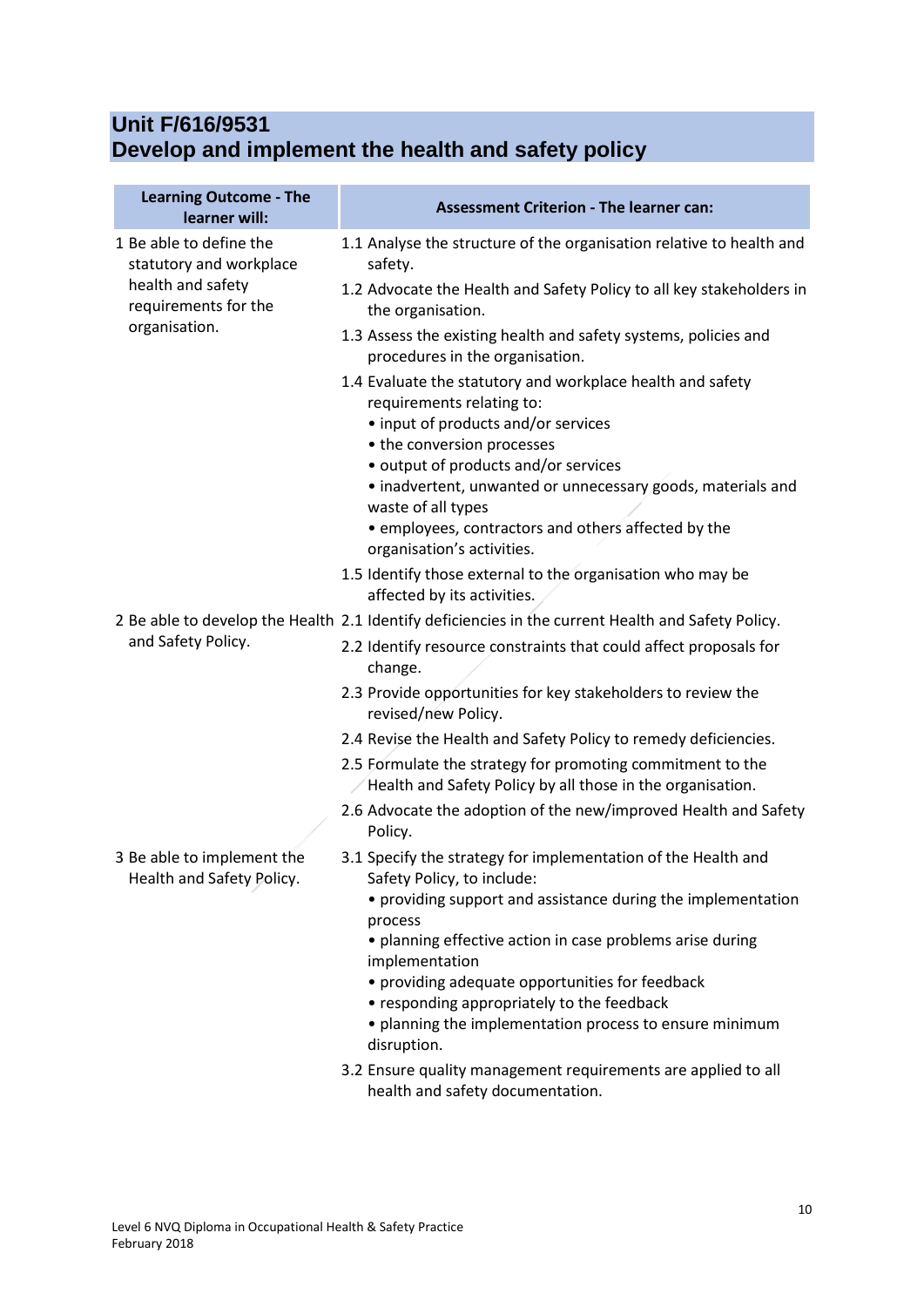| <b>Learning Outcome - The</b><br>learner will:                        | <b>Assessment Criterion - The learner can:</b>                                                                                                                                                                                                                                                                                                                                                                                                                                                                                                |
|-----------------------------------------------------------------------|-----------------------------------------------------------------------------------------------------------------------------------------------------------------------------------------------------------------------------------------------------------------------------------------------------------------------------------------------------------------------------------------------------------------------------------------------------------------------------------------------------------------------------------------------|
| 4 Know the steps required to<br>develop and implement the             | 4.1 Explain the nature and role of the Health and Safety Policy<br>within the organisation.                                                                                                                                                                                                                                                                                                                                                                                                                                                   |
| Health and Safety Policy.                                             | 4.2 Explain the input - conversion - output model of organisational<br>systems.                                                                                                                                                                                                                                                                                                                                                                                                                                                               |
|                                                                       | 4.3 Describe how to research the organisation's current Health and<br>Safety procedures.                                                                                                                                                                                                                                                                                                                                                                                                                                                      |
|                                                                       | 4.4 Explain how individual and group motivation will be achieved.                                                                                                                                                                                                                                                                                                                                                                                                                                                                             |
|                                                                       | 4.5 Explain external factors influencing health and safety e.g.<br>Statutory health and safety requirements and industry best<br>practice.                                                                                                                                                                                                                                                                                                                                                                                                    |
| 5 Be able to maintain and<br>record their professional<br>development | 5.1 Maintain a personal development portfolio which can<br>contribute to professional bodies' CPD requirements and which<br>incorporates:<br>an ongoing evaluation of their personal competence<br>reflective commentaries on CPD activities<br>setting and prioritising realistic goals for professional<br>٠<br>development<br>applying professional ethics in practice<br>$\bullet$<br>an appreciation of diversity and inclusivity in<br>$\bullet$<br>workplaces<br>sharing personal experiences in professional debate<br>and discussion |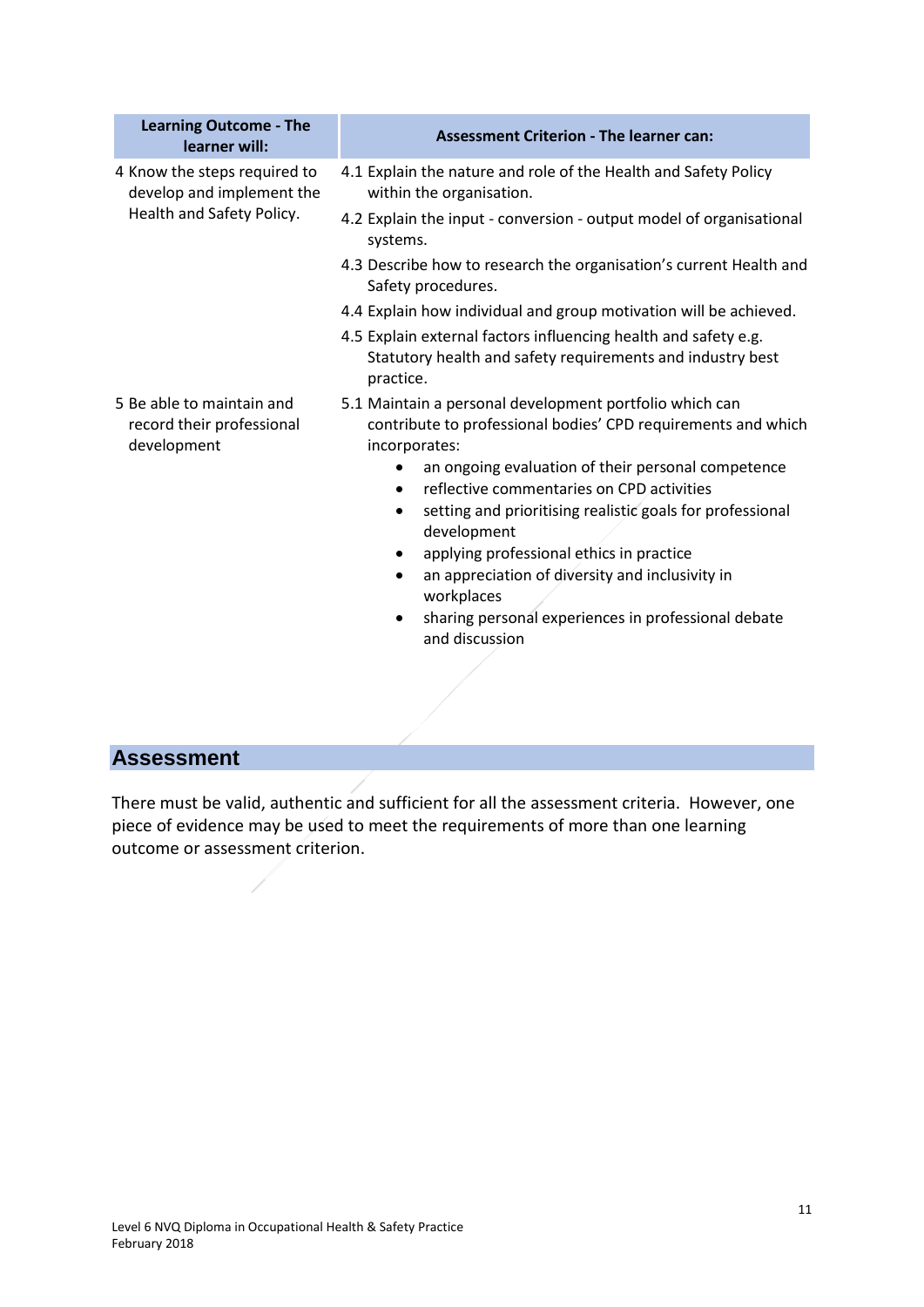### **Unit J/616/9532 Develop and implement effective communication systems for health and safety information**

|   | Learning Outcome - The learner will:                                                                         | <b>Assessment Criterion - The learner can:</b>                                                                                                                                                                                                                                                                                                                                                                                                                                                                            |
|---|--------------------------------------------------------------------------------------------------------------|---------------------------------------------------------------------------------------------------------------------------------------------------------------------------------------------------------------------------------------------------------------------------------------------------------------------------------------------------------------------------------------------------------------------------------------------------------------------------------------------------------------------------|
| 1 | Be able to evaluate health and<br>safety information.                                                        | 1.1 Research proposed and new health and safety<br>legislation, codes of practice, standards, health and<br>safety risk assessment and control procedures and<br>practices, technical developments and best practice<br>in order to:<br>• develop as appropriate to the organisation<br>• implement as appropriate in the organisation.<br>1.2 Evaluate health and safety information for the<br>organisation:<br>• coming into the organisation<br>• flowing within the organisation<br>· going out of the organisation. |
| 2 | Be able to produce<br>communication systems for<br>health and safety information<br>into the organisation.   | 2.1 Develop appropriate systems for communicating<br>health and safety information relating to input<br>materials, goods, equipment, services and resources<br>bought in by the organisation covering:<br>• proactive monitoring<br>• health and safety performance initiatives<br>• health and safety promotion activities<br>• reactive monitoring.<br>2.2 Effectively communicate health and safety                                                                                                                    |
|   |                                                                                                              | information to the organisation using a range of<br>methods.                                                                                                                                                                                                                                                                                                                                                                                                                                                              |
|   |                                                                                                              | 2.3 Communicate health and safety information<br>externally to the organisation.                                                                                                                                                                                                                                                                                                                                                                                                                                          |
|   |                                                                                                              | 2.4 Maintain records of all health and safety<br>information relating to input materials, goods,<br>equipment, services and resources bought in by the<br>organisation.                                                                                                                                                                                                                                                                                                                                                   |
|   |                                                                                                              | 2.5 Manage the communication systems for the health<br>and safety activities of the organisation.                                                                                                                                                                                                                                                                                                                                                                                                                         |
|   |                                                                                                              | 2.6 Confirm that the health and safety culture and<br>policy are kept in the forefront of the activities of<br>the organisation.                                                                                                                                                                                                                                                                                                                                                                                          |
| 3 | Be able to control the<br>effectiveness of the<br>communication systems for<br>health and safety information | 3.1 Confirm that the statutory reporting of the health<br>and safety information required from the<br>organisation to the regulatory and local authorities<br>is carried out.                                                                                                                                                                                                                                                                                                                                             |
|   | going out of the organisation.                                                                               | 3.2 Confirm that the health and safety information of<br>the organisation is communicated, where<br>appropriate, to trade associations, voluntary bodies,<br>interested parties and individuals.                                                                                                                                                                                                                                                                                                                          |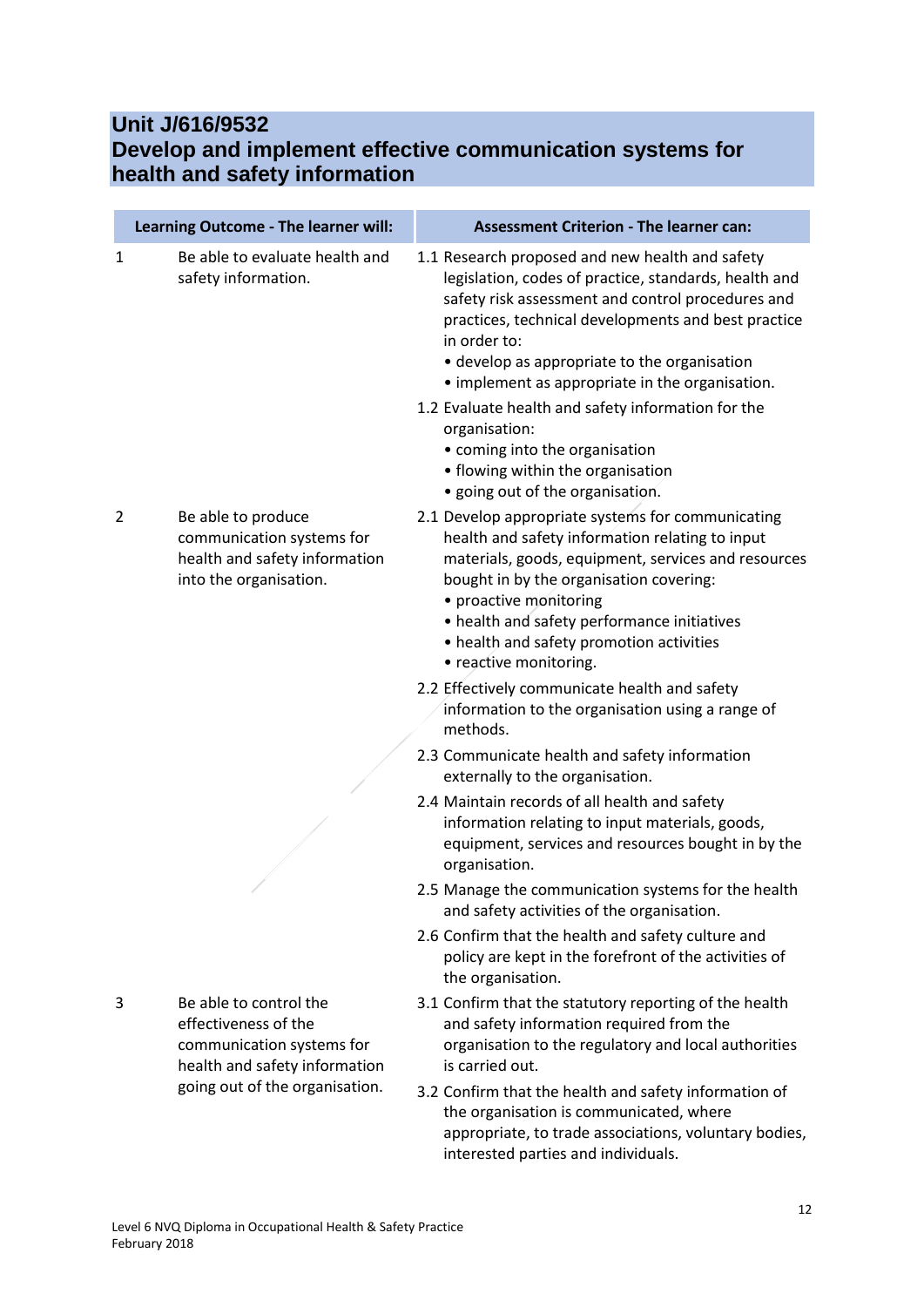|   | Learning Outcome - The learner will:                                        | <b>Assessment Criterion - The learner can:</b>                                                                                                                                                                                                                                                                                                                                                                                                                                                                                                                                                                                                                                                                                                                                    |
|---|-----------------------------------------------------------------------------|-----------------------------------------------------------------------------------------------------------------------------------------------------------------------------------------------------------------------------------------------------------------------------------------------------------------------------------------------------------------------------------------------------------------------------------------------------------------------------------------------------------------------------------------------------------------------------------------------------------------------------------------------------------------------------------------------------------------------------------------------------------------------------------|
|   |                                                                             | 3.3 Ensure that the health and safety information of the<br>organisation for products, services and waste is<br>communicated to the stakeholders.                                                                                                                                                                                                                                                                                                                                                                                                                                                                                                                                                                                                                                 |
|   |                                                                             | 3.4 Ensure that the relevant health and safety standards<br>and procedures of own organisation are provided to<br>contractors.                                                                                                                                                                                                                                                                                                                                                                                                                                                                                                                                                                                                                                                    |
| 4 | Know how to develop and<br>implement effective<br>communication systems for | 4.1 Evaluate the development and implementation of<br>effective communication systems for health and<br>safety information.                                                                                                                                                                                                                                                                                                                                                                                                                                                                                                                                                                                                                                                       |
|   | health and safety information.                                              | 4.2 Explain the principles and concepts of:<br>· written and verbal communication<br>· electronic information, retrieval, storage and<br>communication systems.                                                                                                                                                                                                                                                                                                                                                                                                                                                                                                                                                                                                                   |
|   |                                                                             | 4.3 Analyse the external factors influencing<br>communication systems for health and safety<br>information, to include:<br>• health and safety risk assessment, control<br>procedures and practices, technical developments<br>and best practice<br>• proposed and new health and safety legislation,<br>codes of practice and standards<br>• health and safety promotional activities relevant<br>to the needs of an organisation<br>• health and safety statutory reporting<br>requirements for an organisation<br>• health and safety statutory information<br>requirements for the products, services and waste<br>of an organisation<br>• health and safety standards and procedures of an<br>organisation that are relevant to the contractors<br>used by the organisation. |
| 5 | Be able to maintain and record<br>their professional development            | 5.1 Maintain a personal development portfolio which<br>can contribute to professional bodies' CPD<br>requirements and which incorporates:<br>an ongoing evaluation of their personal<br>$\bullet$<br>competence<br>reflective commentaries on CPD activities<br>setting and prioritising realistic goals for<br>professional development<br>applying professional ethics in practice<br>an appreciation of diversity and inclusivity in<br>workplaces<br>sharing personal experiences in professional<br>debate and discussion                                                                                                                                                                                                                                                    |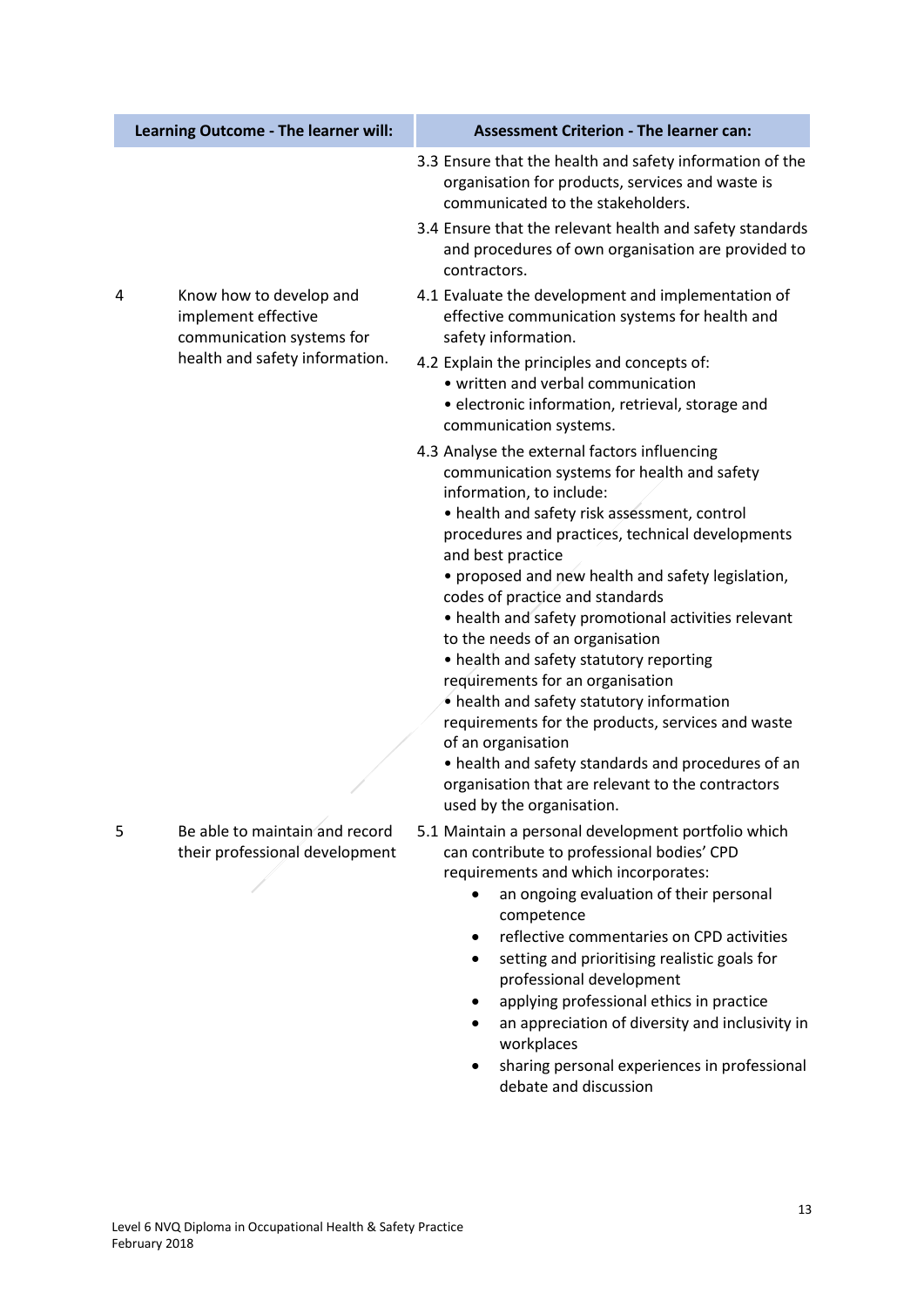There must be valid, authentic and sufficient for all the assessment criteria. However, one piece of evidence may be used to meet the requirements of more than one learning outcome or assessment criterion.

Level 6 NVQ Diploma in Occupational Health & Safety Practice February 2018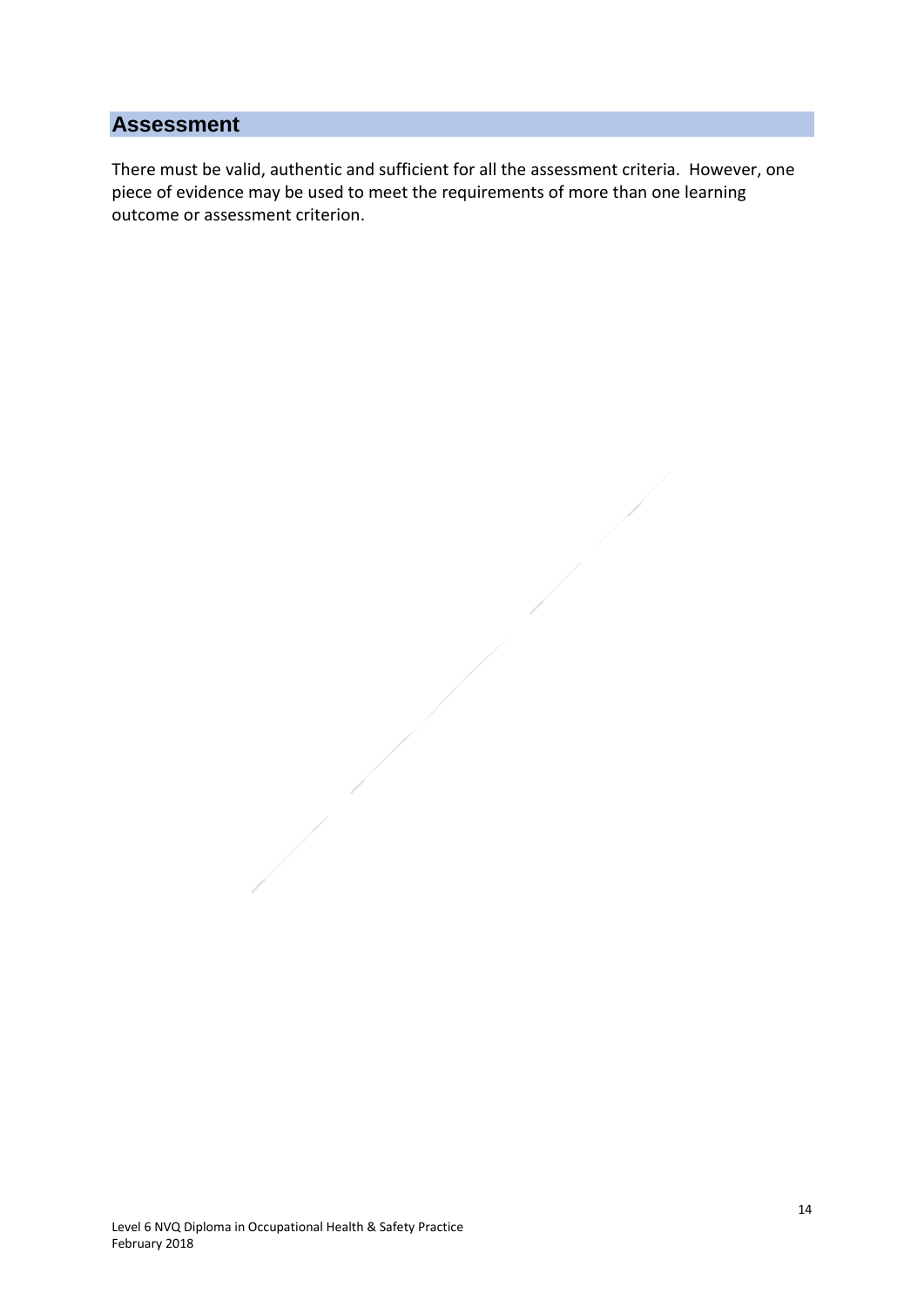### **Unit R/616/9534**

### **Develop and maintain individual and organisational competence in health and safety matters**

|                | Learning Outcome - The learner will:                                               | <b>Assessment Criterion - The learner can:</b>                                                                                                                                                                                                                                                               |
|----------------|------------------------------------------------------------------------------------|--------------------------------------------------------------------------------------------------------------------------------------------------------------------------------------------------------------------------------------------------------------------------------------------------------------|
| 1              | Be able to assess the health and<br>safety competence needs of the                 | 1.1 Critically analyse the functions, activities, tasks<br>and job roles of the organisation.                                                                                                                                                                                                                |
|                | organisation.                                                                      | 1.2 Identify the health and safety competence needs<br>of the functions, activities, tasks and job roles of<br>the organisation.                                                                                                                                                                             |
|                |                                                                                    | 1.3 Evaluate the health and safety competence needs<br>of:<br>• the organisation<br>· individuals in the organisation.                                                                                                                                                                                       |
|                |                                                                                    | 1.4 Address the health and safety competence needs<br>of the organisation.                                                                                                                                                                                                                                   |
| $\overline{2}$ | Be able to implement health and<br>safety training to meet identified<br>needs.    | 2.1 Establish health and safety competencies in the<br>organisation in terms of skills, knowledge and<br>understanding.                                                                                                                                                                                      |
|                |                                                                                    | 2.2 Design and develop training courses to meet<br>health and safety competence needs for given<br>groups and within agreed constraints to include:<br>• budget<br>• timescales<br>• staff availability.                                                                                                     |
|                |                                                                                    | 2.3 Deliver suitable training to meet the health and<br>safety needs of individuals and groups in the<br>organisation.                                                                                                                                                                                       |
|                |                                                                                    | 2.4 Monitor the effectiveness of training to make<br>sure that the identified needs have been met.                                                                                                                                                                                                           |
| 3              | Know how to develop and<br>maintain individual and<br>organisational competence in | 3.1 Critically analyse the nature and role of individual<br>and organisational competence in health and<br>safety matters within the organisation.                                                                                                                                                           |
|                | health and safety matters.                                                         | 3.2 Analyse the structure of the organisation with<br>respect to functions, activities, tasks and jobs.                                                                                                                                                                                                      |
|                |                                                                                    | 3.3 Evaluate the principles of competence, activity<br>analysis, task analysis and job safety analysis.                                                                                                                                                                                                      |
|                |                                                                                    | 3.4 Explain the relationships between competencies,<br>skills and qualifications.                                                                                                                                                                                                                            |
|                |                                                                                    | 3.5 Explain the principles of:<br>• training course design and delivery<br>• the advantages and disadvantages of different<br>methods of presentation<br>• course evaluation and validation<br>• preparing, delivering and marking tests and<br>assignments<br>• effective written and verbal communication. |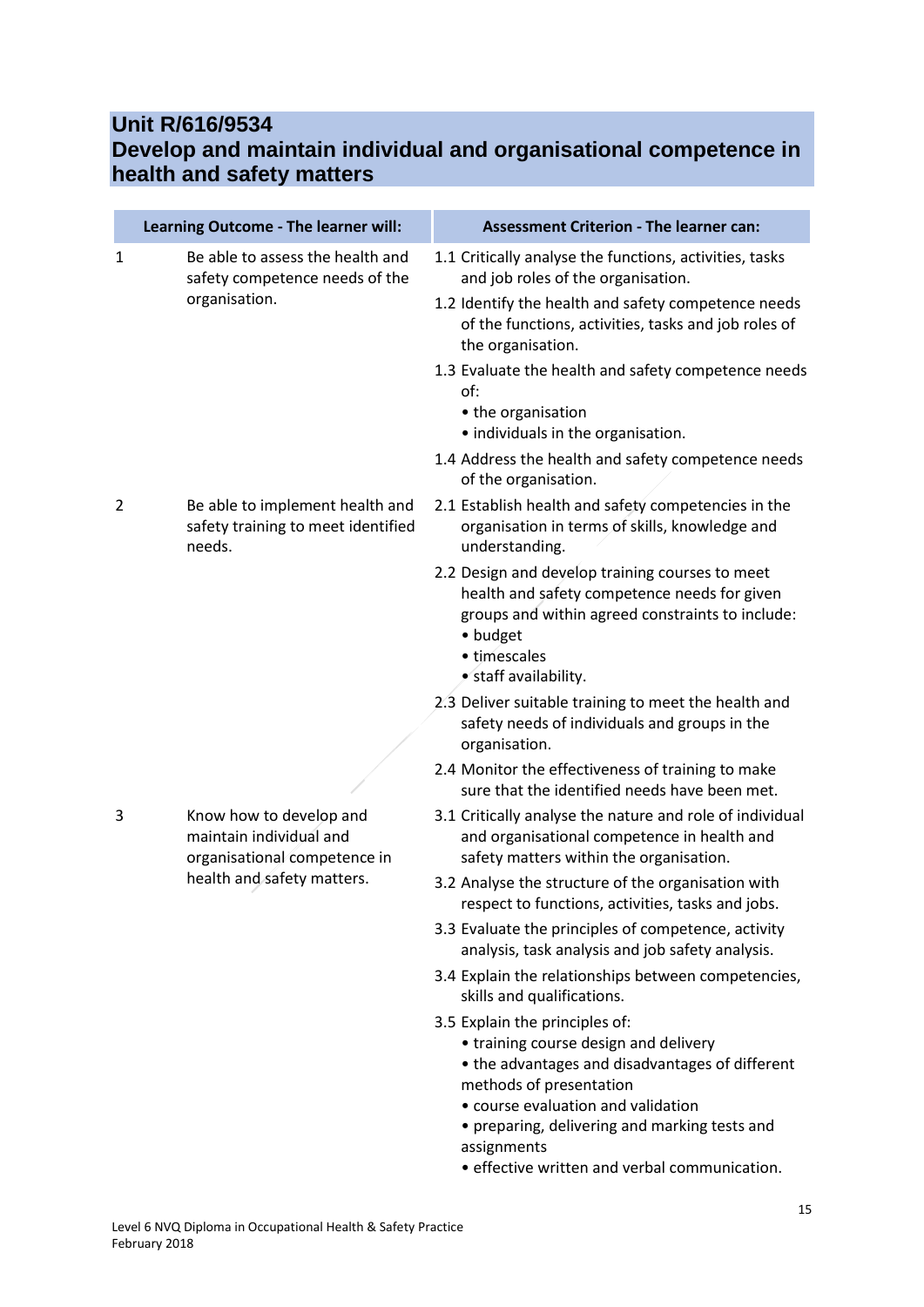|   | Learning Outcome - The learner will:                             | <b>Assessment Criterion - The learner can:</b>                                                                                                                                                                                                                                                                                                                                                                                                                                                                                                                                     |
|---|------------------------------------------------------------------|------------------------------------------------------------------------------------------------------------------------------------------------------------------------------------------------------------------------------------------------------------------------------------------------------------------------------------------------------------------------------------------------------------------------------------------------------------------------------------------------------------------------------------------------------------------------------------|
|   |                                                                  | 3.6 Explain the external factors influencing individual<br>and organisational competence in health and<br>safety:<br>Health and safety statutory requirements<br>and industry best practice<br>The quality management requirements<br>$\bullet$<br>for documentation.                                                                                                                                                                                                                                                                                                              |
| 4 | Be able to maintain and record<br>their professional development | 4.1 Maintain a personal development portfolio which<br>can contribute to professional bodies' CPD<br>requirements and which incorporates:<br>an ongoing evaluation of their personal<br>$\bullet$<br>competence<br>reflective commentaries on CPD activities<br>$\bullet$<br>setting and prioritising realistic goals for<br>$\bullet$<br>professional development<br>applying professional ethics in practice<br>$\bullet$<br>an appreciation of diversity and<br>$\bullet$<br>inclusivity in workplaces<br>sharing personal experiences in<br>professional debate and discussion |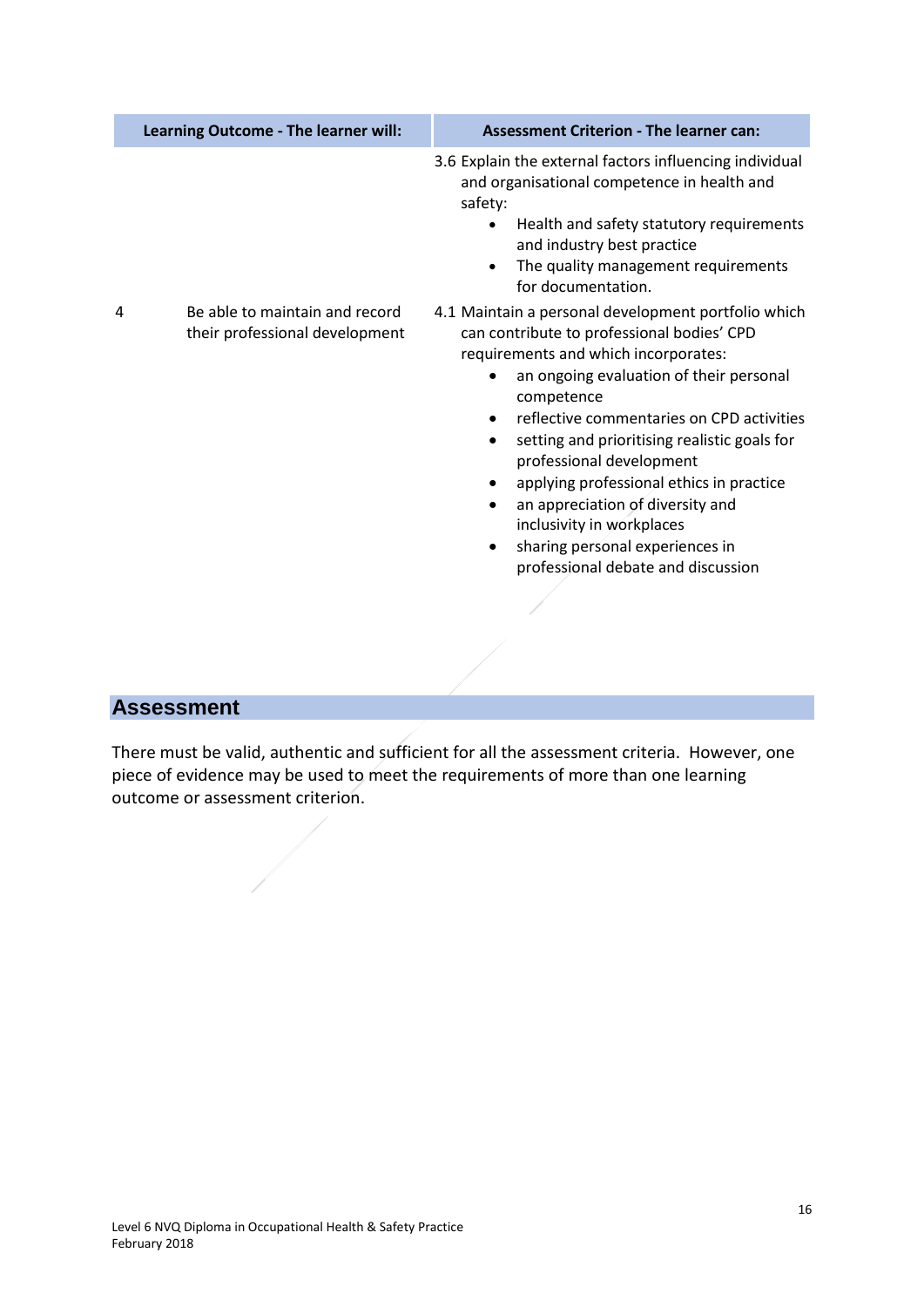### **Unit Y/616/9535 Identify, assess and control health and safety risks**

|   | Learning Outcome - The learner will:                   | <b>Assessment Criterion - The learner can:</b>                                                                                                                                                                                   |
|---|--------------------------------------------------------|----------------------------------------------------------------------------------------------------------------------------------------------------------------------------------------------------------------------------------|
| 1 | of the workplace.                                      | Be able to conduct an inspection 1.1 Identify the requirements to carry out a health and<br>safety inspection.                                                                                                                   |
|   |                                                        | 1.2 Inspect the workplace to identify and evaluate<br>hazards.                                                                                                                                                                   |
|   |                                                        | 1.3 Evaluate hazards through observation of work<br>activities.                                                                                                                                                                  |
|   |                                                        | 1.4 Examine proposed activities to identify and<br>evaluate hazards including:<br>• new workplaces<br>• new equipment<br>• new processes<br>• new activities.                                                                    |
|   |                                                        | 1.5 Select and use appropriate measuring equipment.<br>1.6 Maintain records of the hazards identified in<br>sufficient detail to meet:<br>• statutory requirements<br>• organisational requirements<br>• industry best practice. |
| 2 | Be able to assess risks to health<br>and safety.       | 2.1 Select appropriate risk assessment methods.                                                                                                                                                                                  |
|   |                                                        | 2.2 Conduct a risk assessment of the hazards<br>identified.                                                                                                                                                                      |
|   |                                                        | 2.3 Select and use instruments or methods to<br>determine the level of exposure affecting:<br>• employees                                                                                                                        |
|   |                                                        | • others who may be affected.<br>2.4 Determine risks to health and safety of:                                                                                                                                                    |
|   |                                                        | • employees<br>• others who may be affected.                                                                                                                                                                                     |
|   |                                                        | 2.5 Prioritise the health and safety risks to:<br>• employees<br>• others who may be affected.                                                                                                                                   |
|   |                                                        | 2.6 Maintain records of the risk assessment in<br>sufficient detail to meet:<br>• statutory requirements<br>• organisational requirements<br>• industry best practice.                                                           |
| 3 | Be able to implement risk<br>control measures and safe | 3.1 Critically analyse the existing risk control measures<br>and current systems of work in the organisation.                                                                                                                    |
|   | systems of work in the<br>organisation.                | 3.2 Identify for consideration the risk control<br>measures required by:<br>• statutory requirements<br>• organisational requirements                                                                                            |

• industry best practice.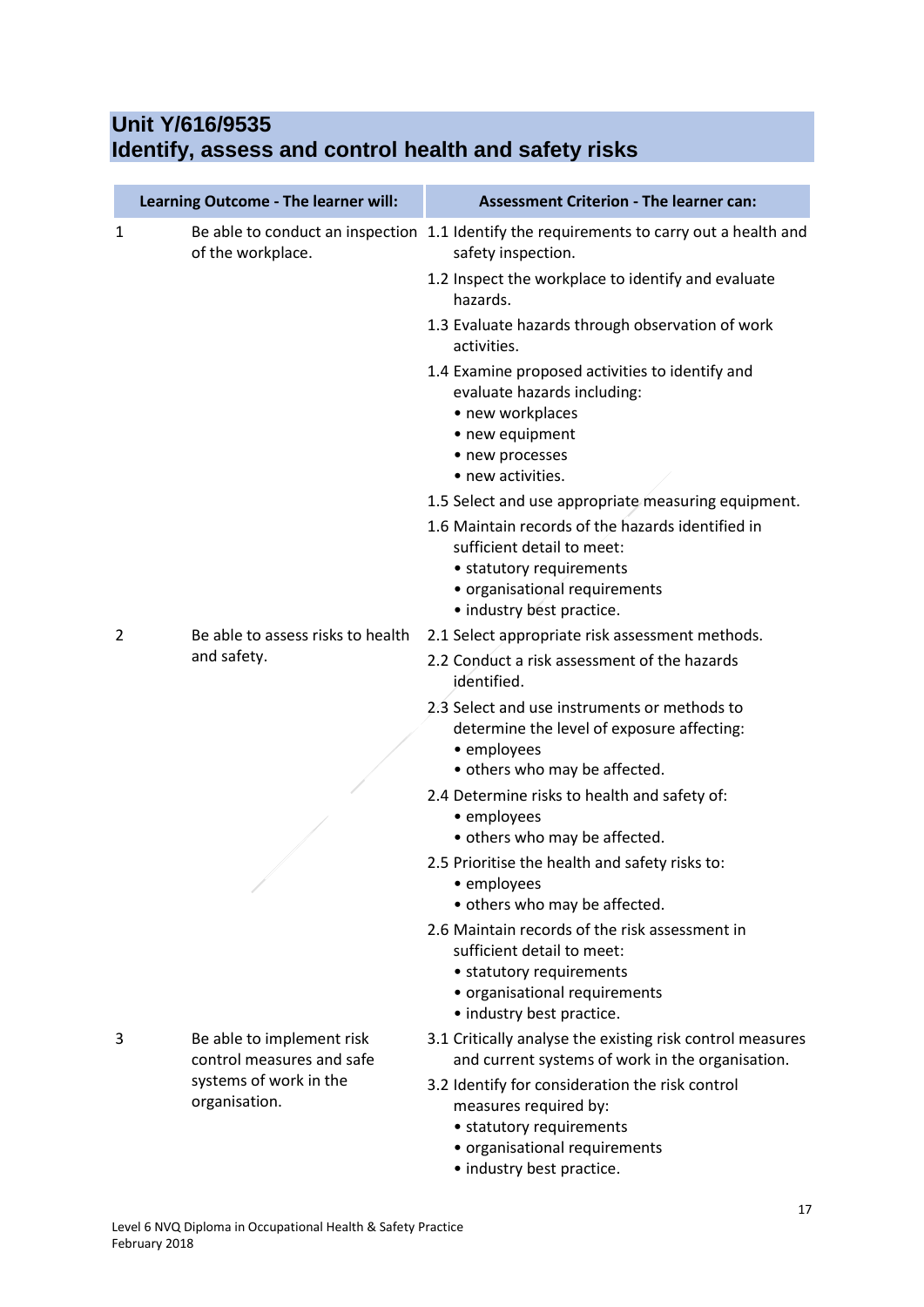|   | Learning Outcome - The learner will: | <b>Assessment Criterion - The learner can:</b>                                                                                                                                                                                                                                                                                        |
|---|--------------------------------------|---------------------------------------------------------------------------------------------------------------------------------------------------------------------------------------------------------------------------------------------------------------------------------------------------------------------------------------|
|   |                                      | 3.3 Identify any additional or improved risk control<br>measures that may be needed.<br>3.4 Identify the resources required to implement the<br>risk control measures needed.                                                                                                                                                         |
|   |                                      | 3.5 Calculate the cost-effectiveness of the risk control<br>measures needed.                                                                                                                                                                                                                                                          |
|   |                                      | 3.6 Consult with managers, employee representatives<br>and employees about risk controls needed.                                                                                                                                                                                                                                      |
|   |                                      | 3.7 Plan the implementation of risk control measures<br>in order of priority.                                                                                                                                                                                                                                                         |
|   |                                      | 3.8 Ensure the provision of training for those who<br>need required competences to implement risk<br>control measures.                                                                                                                                                                                                                |
|   |                                      | 3.9 Maintain records of the control measures in<br>sufficient detail to meet:<br>• statutory requirements<br>• organisational requirements<br>• industry best practice.                                                                                                                                                               |
| 4 | control health and safety risks.     | Know how to identify, assess and 4.1 Evaluate the methods of identification of health<br>and safety hazards within the organisation,<br>including:<br>• risk assessment methods<br>• physical resources<br>• instruments and survey methods which may be<br>used to determine the level of exposure to people<br>who may be affected. |
|   |                                      | 4.2 Evaluate principles of the analysis methods for<br>determining risks.                                                                                                                                                                                                                                                             |
|   |                                      | 4.3 Explain external factors influencing the<br>identification of health and safety hazards,<br>including:<br>• health and safety statutory requirements<br>• acceptability of risk<br>· quality management requirements for<br>documentation.                                                                                        |
|   |                                      | 4.4 Evaluate the nature and role of health and safety<br>risk control measures within the organisation.                                                                                                                                                                                                                               |
|   |                                      | 4.5 Justify health and safety risk control measures,<br>including safe systems of work.                                                                                                                                                                                                                                               |
|   |                                      | 4.6 Explain external factors influencing health and<br>safety risk control methods.                                                                                                                                                                                                                                                   |
|   |                                      | 4.7 Evaluate risk control hierarchies.                                                                                                                                                                                                                                                                                                |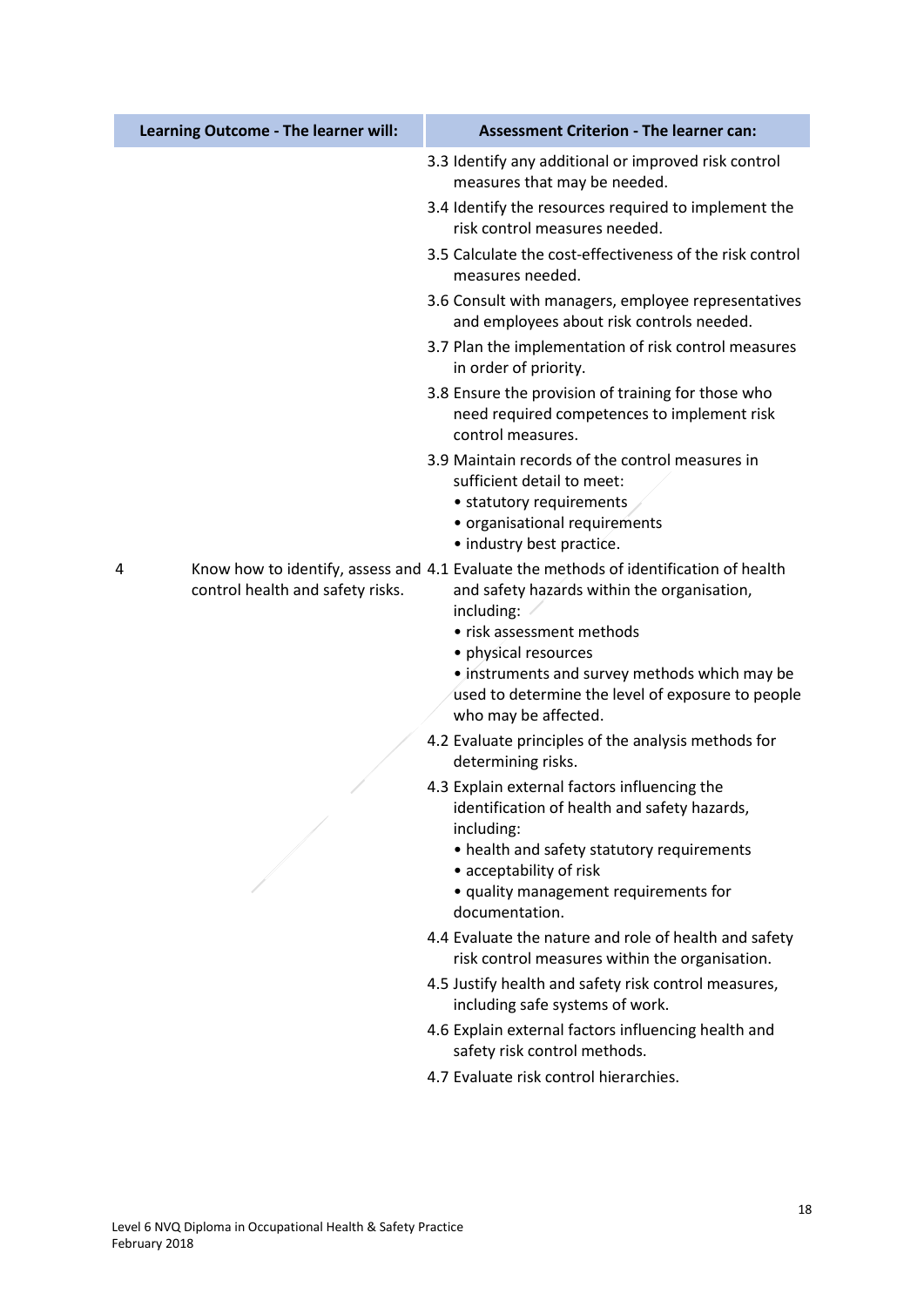|   | Learning Outcome - The learner will:                             | <b>Assessment Criterion - The learner can:</b>                                                                                                                                                                                                                                                                                                                                                                                                                                                                                 |
|---|------------------------------------------------------------------|--------------------------------------------------------------------------------------------------------------------------------------------------------------------------------------------------------------------------------------------------------------------------------------------------------------------------------------------------------------------------------------------------------------------------------------------------------------------------------------------------------------------------------|
| 5 | Be able to maintain and record<br>their professional development | 5.1 Maintain a personal development portfolio which<br>can contribute to professional bodies' CPD<br>requirements and which incorporates:<br>an ongoing evaluation of their personal<br>competence<br>reflective commentaries on CPD activities<br>setting and prioritising realistic goals for<br>$\bullet$<br>professional development<br>applying professional ethics in practice<br>an appreciation of diversity and inclusivity<br>in workplaces<br>sharing personal experiences in<br>professional debate and discussion |
|   |                                                                  |                                                                                                                                                                                                                                                                                                                                                                                                                                                                                                                                |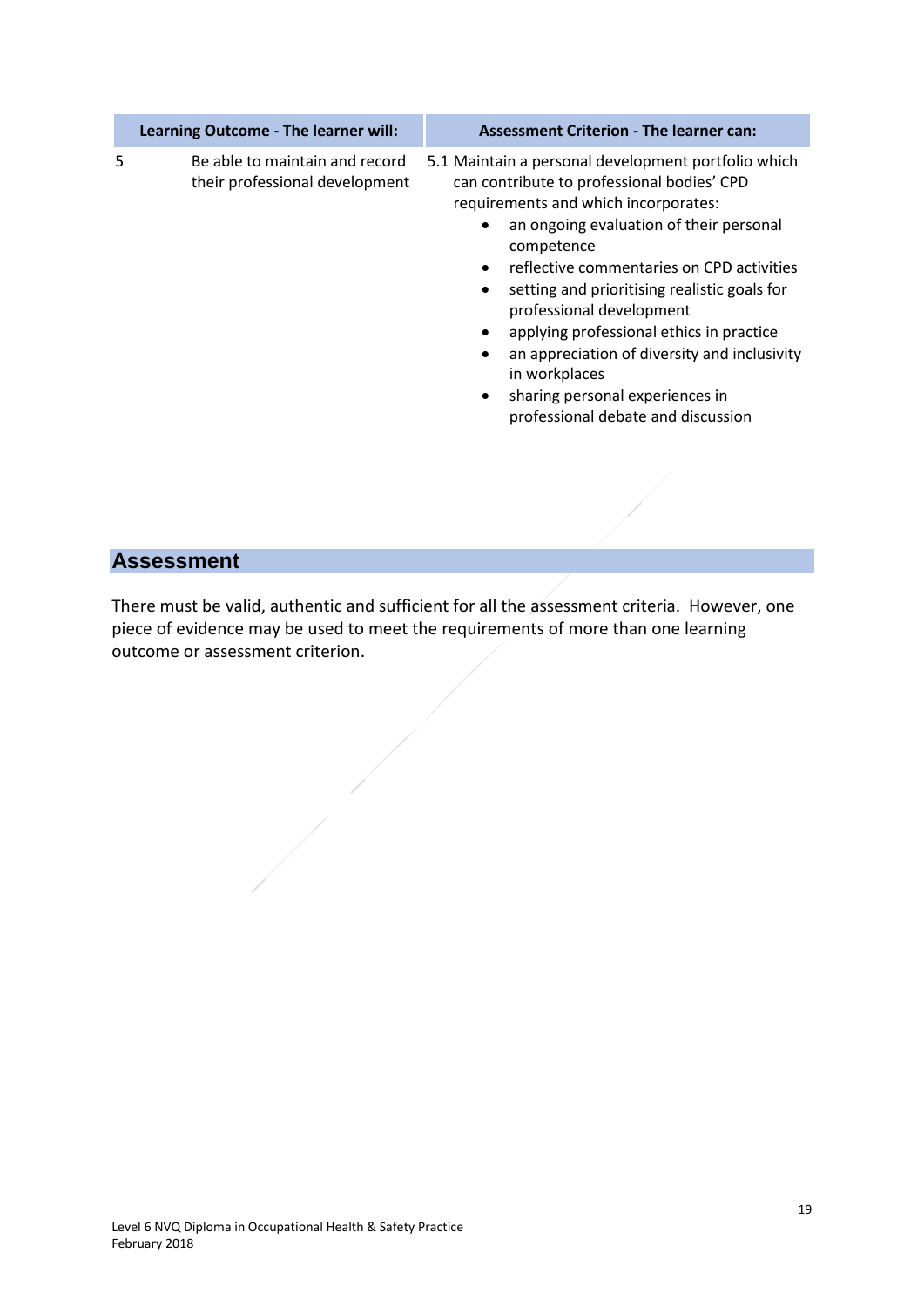#### **Unit H/616/9537 Develop and implement proactive monitoring systems for health and safety**

| <b>Learning Outcome - The learner</b><br>will:                                                                         |                  | <b>Assessment Criterion - The learner can:</b>                                                                                                                                                                |
|------------------------------------------------------------------------------------------------------------------------|------------------|---------------------------------------------------------------------------------------------------------------------------------------------------------------------------------------------------------------|
| 1 Be able to devise inspection and<br>monitoring systems for health<br>and safety proactive<br>performance monitoring. | 1.1              | Develop workplace inspection and monitoring systems<br>and procedures to include:<br>• methodology<br>• frequency<br>• compliance with health and safety regulations<br>· organisational requirements.        |
|                                                                                                                        | 1.2              | Analyse the competence needs of the people who will<br>carry out the inspection and monitoring in the<br>organisation.                                                                                        |
|                                                                                                                        | 1.3              | Plan in conjunction with others the implementation of<br>appropriate inspection and monitoring systems in the<br>organisation.                                                                                |
|                                                                                                                        | 1.4              | Identify any relevant monitoring equipment that may be<br>required.                                                                                                                                           |
|                                                                                                                        | $1.5\,$          | Review health and safety statutory records and records<br>initiated by the organisation for proactive performance<br>monitoring.                                                                              |
|                                                                                                                        | $1.6\,$          | Analyse all internal documentation and records to ensure<br>proactive monitoring is appropriately managed.                                                                                                    |
|                                                                                                                        | 1.7 <sub>z</sub> | Involve managers, employee representatives and<br>employees in health and safety proactive monitoring<br>systems and procedures.                                                                              |
|                                                                                                                        | 1.8              | Maintain appropriate records of health and safety<br>proactive monitoring systems and outcomes.                                                                                                               |
| 2 Be able to keep stakeholders<br>informed of health and safety<br>proactive performance<br>monitoring outcomes.       | 2.1              | Inform directors, senior, line, functional and technical<br>managers, employee representatives and employees of<br>the outcomes of health and safety proactive performance<br>monitoring of the organisation. |
|                                                                                                                        | $2.2^{\circ}$    | Prepare reports of the outcomes of health and safety<br>proactive performance monitoring of the organisation.                                                                                                 |
|                                                                                                                        | 2.3              | Interpret to non-specialist audience the outcomes of<br>health and safety proactive performance monitoring of<br>the organisation.                                                                            |
|                                                                                                                        | 2.4              | Propose recommendations based on the outcomes of<br>health and safety proactive performance monitoring of<br>the organisation.                                                                                |
|                                                                                                                        | 2.5              | Respond to the requirements of the regulatory<br>authorities in respect of the outcomes of health and<br>safety proactive performance monitoring of the<br>organisation.                                      |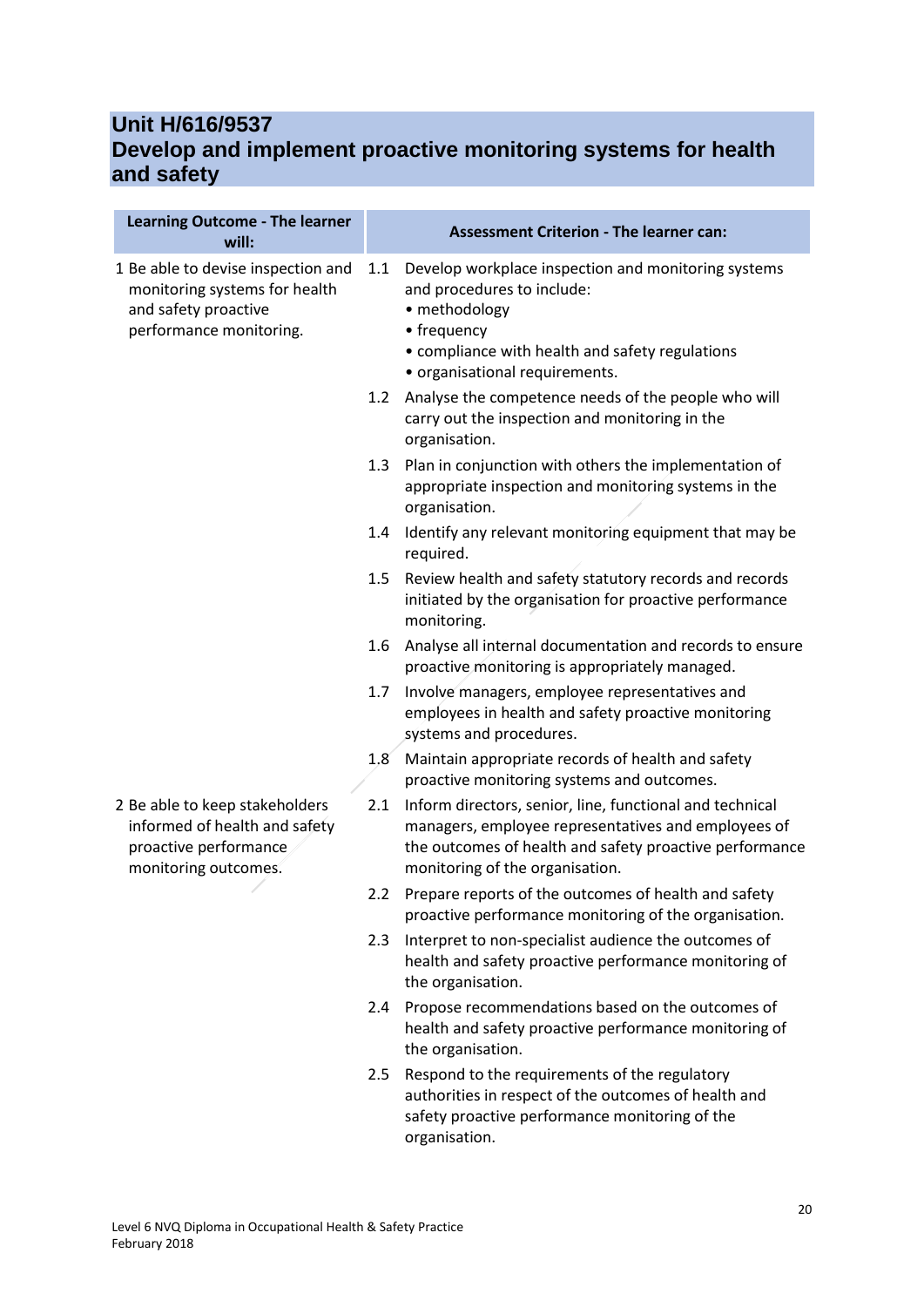| <b>Learning Outcome - The learner</b><br>will:                     |     | <b>Assessment Criterion - The learner can:</b>                                                                                                                                                                                                                                                                                                                                                                                                                                                                                                            |  |
|--------------------------------------------------------------------|-----|-----------------------------------------------------------------------------------------------------------------------------------------------------------------------------------------------------------------------------------------------------------------------------------------------------------------------------------------------------------------------------------------------------------------------------------------------------------------------------------------------------------------------------------------------------------|--|
| 3 Understand how to develop and<br>implement proactive monitoring  | 3.1 | Analyse the nature and role of active health and safety<br>monitoring systems within the organisation.                                                                                                                                                                                                                                                                                                                                                                                                                                                    |  |
| systems for health and safety.                                     |     | 3.2 Present the rationale for proactive monitoring systems<br>for health and safety.                                                                                                                                                                                                                                                                                                                                                                                                                                                                      |  |
|                                                                    | 3.3 | Describe the whole range of monitoring equipment.                                                                                                                                                                                                                                                                                                                                                                                                                                                                                                         |  |
|                                                                    | 3.4 | Explain sampling routines.                                                                                                                                                                                                                                                                                                                                                                                                                                                                                                                                |  |
|                                                                    |     | 3.5 Evaluate the procedure for workplace inspections and<br>activity observations.                                                                                                                                                                                                                                                                                                                                                                                                                                                                        |  |
|                                                                    | 3.6 | Explain the principles of effective written and verbal<br>communication.                                                                                                                                                                                                                                                                                                                                                                                                                                                                                  |  |
|                                                                    |     | 3.7 Explain how to respond to the health and safety needs of<br>others.                                                                                                                                                                                                                                                                                                                                                                                                                                                                                   |  |
|                                                                    | 3.8 | Explain external factors influencing active health and<br>safety monitoring systems:<br>• health and safety statutory requirements and industry<br>best practice for proactive monitoring systems and<br>documentation.                                                                                                                                                                                                                                                                                                                                   |  |
|                                                                    |     | • quality management requirements for documentation.                                                                                                                                                                                                                                                                                                                                                                                                                                                                                                      |  |
| 4 Be able to maintain and record<br>their professional development |     | 4.1 Maintain a personal development portfolio which can<br>contribute to professional bodies' CPD requirements and<br>which incorporates:<br>an ongoing evaluation of their personal<br>$\bullet$<br>competence<br>reflective commentaries on CPD activities<br>$\bullet$<br>setting and prioritising realistic goals for<br>$\bullet/$<br>professional development<br>applying professional ethics in practice<br>an appreciation of diversity and inclusivity in<br>workplaces<br>sharing personal experiences in professional debate<br>and discussion |  |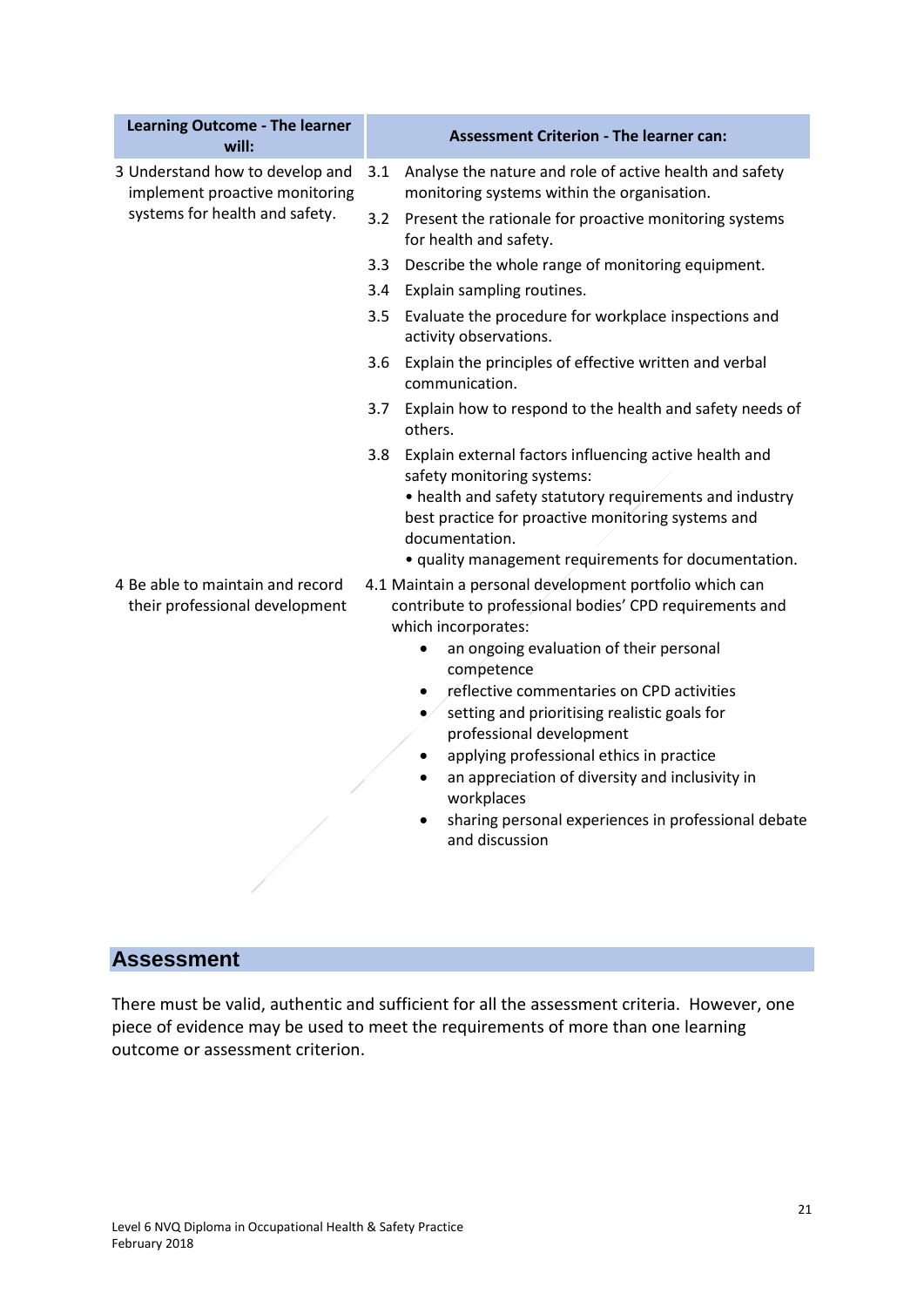# **Unit K/616/9538**

### **Develop and implement reactive monitoring systems for health and safety**

|                | Learning Outcome - The learner will:                                                    |            | <b>Assessment Criterion - The learner can:</b>                                                                                                                                                                                                                                                                                                                                                                           |
|----------------|-----------------------------------------------------------------------------------------|------------|--------------------------------------------------------------------------------------------------------------------------------------------------------------------------------------------------------------------------------------------------------------------------------------------------------------------------------------------------------------------------------------------------------------------------|
| 1              | Be able to develop a health and safety<br>loss event reporting and recording<br>system. | 1.1<br>1.2 | Identify health and safety loss events.<br>Devise health and safety loss event reporting<br>forms.                                                                                                                                                                                                                                                                                                                       |
|                |                                                                                         | 1.3        | Develop the health and safety loss event<br>reporting and recording procedure.                                                                                                                                                                                                                                                                                                                                           |
|                |                                                                                         | 1.4        | Plan the implementation of the health and<br>safety loss event reporting and recording<br>procedure.                                                                                                                                                                                                                                                                                                                     |
|                |                                                                                         | 1.5        | Maintain records of the health and safety<br>loss events.                                                                                                                                                                                                                                                                                                                                                                |
|                |                                                                                         | 1.6        | Develop a system to report health and safety<br>loss events to the regulatory authorities.                                                                                                                                                                                                                                                                                                                               |
| $\overline{2}$ | Be able to implement health and safety 2.1<br>loss event investigation systems and      |            | Identify which health and safety loss events<br>require a formal investigation.                                                                                                                                                                                                                                                                                                                                          |
|                | procedures.                                                                             | 2.2        | Plan the implementation of health and safety<br>loss event investigation systems and<br>procedures.                                                                                                                                                                                                                                                                                                                      |
|                |                                                                                         | 2.3        | Implement health and safety loss event<br>investigation systems and procedures.                                                                                                                                                                                                                                                                                                                                          |
|                |                                                                                         | 2.4        | Investigate health and safety loss events.                                                                                                                                                                                                                                                                                                                                                                               |
|                |                                                                                         | 2.5        | Identify directors, senior, line, functional and<br>technical managers, employee<br>representatives and employees in order to:<br>• advise them about the risk assessments<br>that need to be reviewed in the light of<br>health and safety loss event investigations<br>• advise them of the possible breaches of<br>statutory and common law requirements<br>following health and safety loss event<br>investigations. |
|                |                                                                                         | 2.6        | Manage the implementation of<br>recommendations arising from health and<br>safety loss event investigations.                                                                                                                                                                                                                                                                                                             |
|                |                                                                                         | 2.7        | Keep records of health and safety<br>investigations.                                                                                                                                                                                                                                                                                                                                                                     |
| 3              | Be able to conduct statistical and<br>epidemiological analyses.                         | 3.1        | Produce statistical and epidemiological<br>analyses of the health and safety loss event<br>data in the organisation in order to:<br>• present it in numerical and graphical<br>format<br>• interpret statistical and epidemiological<br>analyses                                                                                                                                                                         |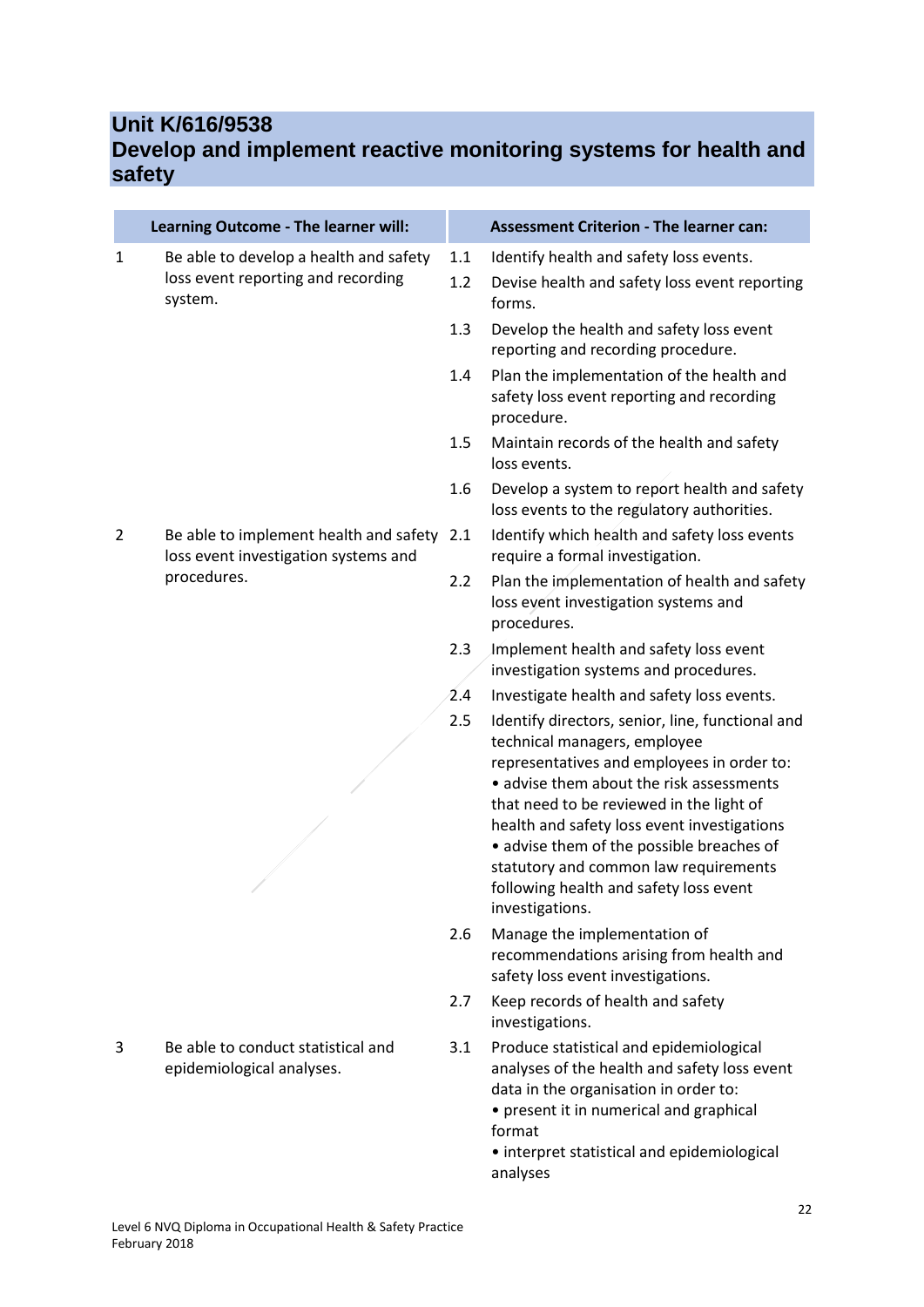|   | Learning Outcome - The learner will:                                                                                        |     | <b>Assessment Criterion - The learner can:</b>                                                                                                                                                                                                                                                                                                                         |
|---|-----------------------------------------------------------------------------------------------------------------------------|-----|------------------------------------------------------------------------------------------------------------------------------------------------------------------------------------------------------------------------------------------------------------------------------------------------------------------------------------------------------------------------|
|   |                                                                                                                             |     | • present to directors, senior, line, functional<br>and technical managers, employee<br>representatives and employees in a<br>meaningful way.                                                                                                                                                                                                                          |
|   |                                                                                                                             | 3.2 | Keep records of health and safety loss event<br>statistical and epidemiological analyses.                                                                                                                                                                                                                                                                              |
| 4 | Be able to maintain communication<br>with stakeholders of health and safety<br>reactive performance monitoring<br>outcomes. | 4.1 | Inform directors, senior, line, functional and<br>technical managers, employee<br>representatives and employees of the<br>outcomes of health and safety reactive<br>performance monitoring.                                                                                                                                                                            |
|   |                                                                                                                             | 4.2 | Prepare written and verbal reports of the<br>outcomes of health and safety reactive<br>performance monitoring.                                                                                                                                                                                                                                                         |
|   |                                                                                                                             | 4.3 | Interpret to a lay audience the outcomes of<br>health and safety reactive performance<br>monitoring.                                                                                                                                                                                                                                                                   |
|   |                                                                                                                             | 4.4 | Select appropriate recommendations based<br>on the outcomes of reactive performance<br>monitoring.                                                                                                                                                                                                                                                                     |
|   |                                                                                                                             | 4.5 | Comply with the requirements of the<br>regulatory authorities in respect of the<br>outcomes of health and safety reactive<br>performance monitoring.                                                                                                                                                                                                                   |
| 5 | Understand how to develop and<br>implement reactive monitoring systems<br>for health and safety.                            | 5.1 | Evaluate the nature and role of reactive<br>health and safety monitoring systems within<br>the organisation.                                                                                                                                                                                                                                                           |
|   |                                                                                                                             | 5.2 | Critically analyse health and safety loss<br>events that require formal investigation in<br>relation to:<br>• types<br>• causes<br>• impacts<br>• systems and procedures.                                                                                                                                                                                              |
|   |                                                                                                                             | 5.3 | Explain reporting and recording procedures<br>for health and safety loss events.                                                                                                                                                                                                                                                                                       |
|   |                                                                                                                             | 5.4 | Explain principles of:<br>• fault-tree analysis<br>• events and causal factors analysis<br>• effective written and verbal communication<br>• how to respond to the needs of others<br>• statistical and epidemiological analyses of<br>data, including the use of the normal and<br>poisson distribution<br>• histograms, pie charts, cusum charts and<br>line graphs. |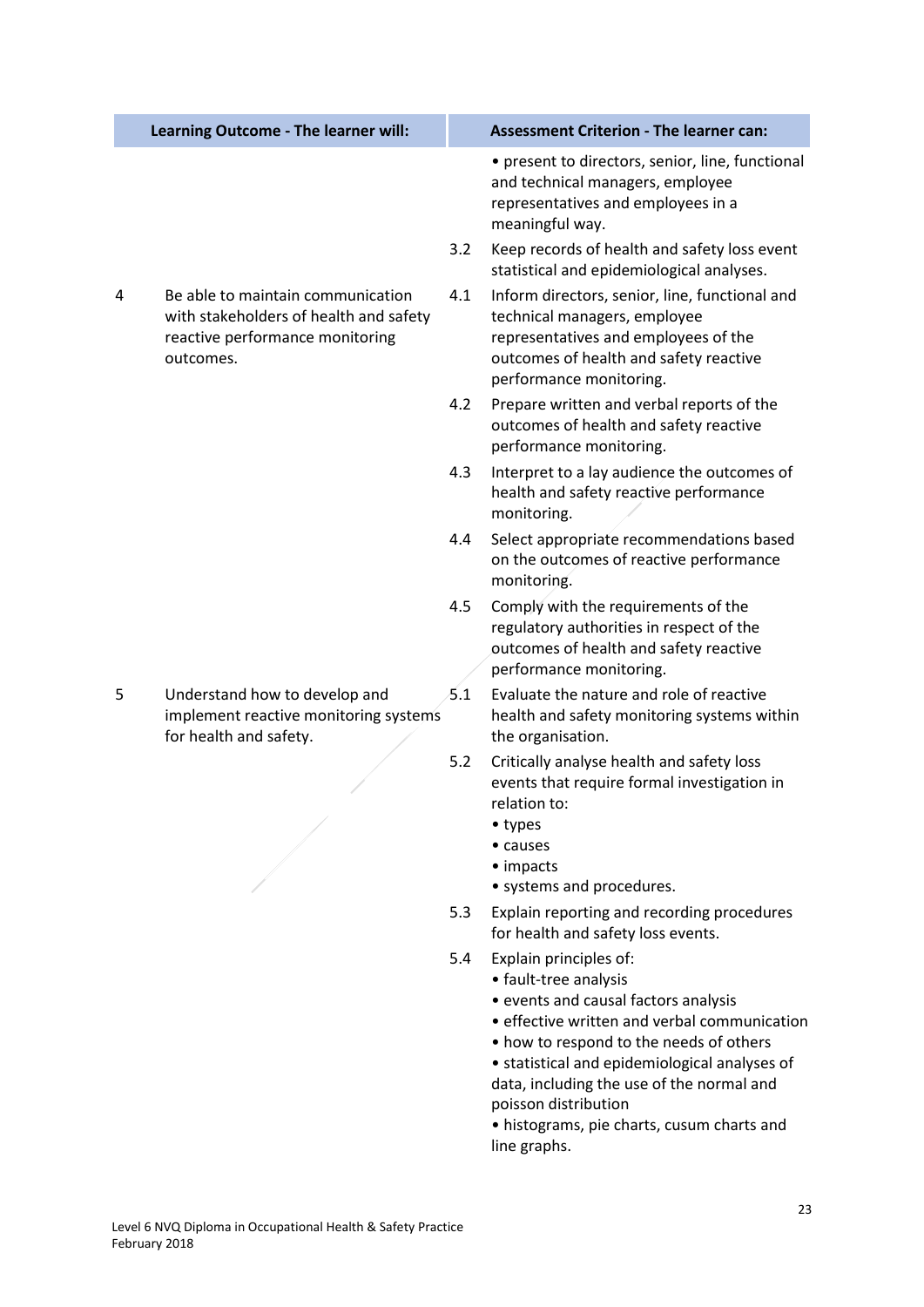| Learning Outcome - The learner will:                                  | <b>Assessment Criterion - The learner can:</b>                                                                                                                                                                                                                                                                                                                                                                                                                                                                                                            |
|-----------------------------------------------------------------------|-----------------------------------------------------------------------------------------------------------------------------------------------------------------------------------------------------------------------------------------------------------------------------------------------------------------------------------------------------------------------------------------------------------------------------------------------------------------------------------------------------------------------------------------------------------|
|                                                                       | 5.5<br>Explain external factors influencing reactive<br>health and safety monitoring systems and<br>investigations.                                                                                                                                                                                                                                                                                                                                                                                                                                       |
|                                                                       | Explain health and safety statutory and<br>5.6<br>common law requirements regarding loss<br>events                                                                                                                                                                                                                                                                                                                                                                                                                                                        |
| Be able to maintain and record their<br>6<br>professional development | 6.1<br>Maintain a personal development portfolio<br>which can contribute to professional bodies'<br>CPD requirements and which incorporates:<br>an ongoing evaluation of their<br>$\bullet$<br>personal competence<br>reflective commentaries on CPD<br>$\bullet$<br>activities<br>setting and prioritising realistic goals<br>٠<br>for professional development<br>applying professional ethics in<br>practice<br>an appreciation of diversity and<br>inclusivity in workplaces<br>sharing personal experiences in<br>professional debate and discussion |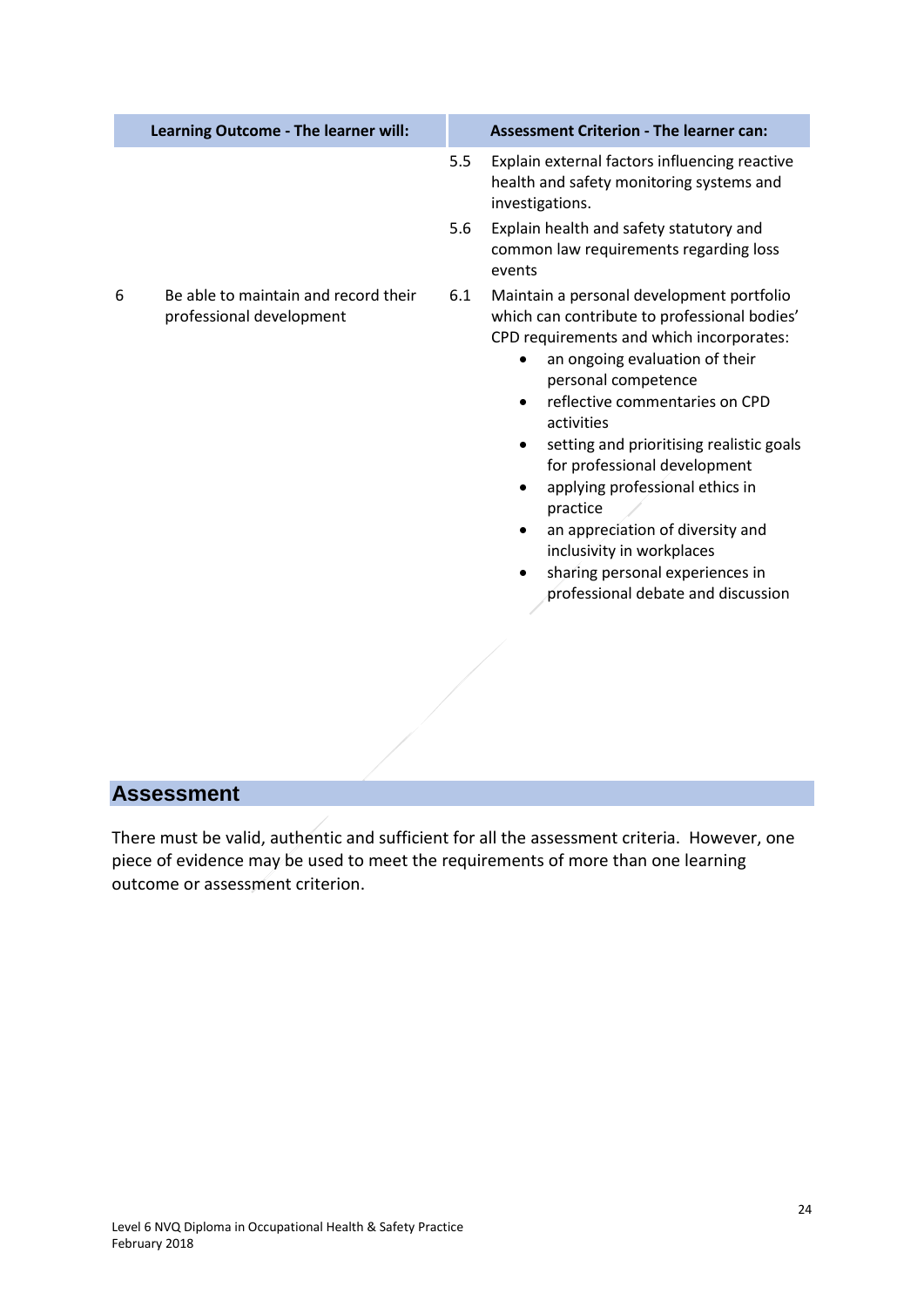### **Unit M/616/9539 Develop and implement health and safety emergency response systems and procedures**

| <b>Learning Outcome - The learner</b><br>will:                                                |                  | <b>Assessment Criterion - The learner can:</b>                                                                                                                                                                                                                                                                                                                                                                                                                                                                                                                          |
|-----------------------------------------------------------------------------------------------|------------------|-------------------------------------------------------------------------------------------------------------------------------------------------------------------------------------------------------------------------------------------------------------------------------------------------------------------------------------------------------------------------------------------------------------------------------------------------------------------------------------------------------------------------------------------------------------------------|
| 1 Be able to develop health and<br>safety emergency response                                  | 1.1              | Identify the potential sources of an emergency in the<br>organisation.                                                                                                                                                                                                                                                                                                                                                                                                                                                                                                  |
| procedures.                                                                                   | 1.2 <sub>2</sub> | Evaluate the organisation's ability to provide the required:<br>• first aid provision<br>· adequate medical provision<br>• firefighting provision, on-site and off-site.                                                                                                                                                                                                                                                                                                                                                                                                |
|                                                                                               | 1.3              | Ensure that there are the necessary competencies in first<br>aid and firefighting in the organisation.                                                                                                                                                                                                                                                                                                                                                                                                                                                                  |
|                                                                                               | 1.4              | Involve managers, employee representatives and<br>employees in the production of emergency procedures.                                                                                                                                                                                                                                                                                                                                                                                                                                                                  |
|                                                                                               | $1.5\,$          | Develop health and safety emergency response<br>procedures for the organisation, taking into account:<br>• health and safety statutory requirements with respect<br>to the control of an emergency<br>· methods of effective communication both on-site and<br>off-site<br>• dealing with both on-site and off-site emergencies<br>• dealing with the ongoing consequences of fatalities<br>• injury accidents<br>· dangerous occurrences<br>• fires and explosions<br>• toxic releases<br>· major disasters<br>· environmental impact<br>• rescue and security alerts. |
|                                                                                               | 1.6              | Keep adequate records of the health and safety<br>emergency response procedures of the organisation.                                                                                                                                                                                                                                                                                                                                                                                                                                                                    |
|                                                                                               | 1.7              | Prepare to respond to the requests of the regulatory and<br>local authorities, the emergency services, other<br>authorities, the media and other interested parties<br>regarding an emergency in the organisation.                                                                                                                                                                                                                                                                                                                                                      |
|                                                                                               | 1.8              | Devise a plan to implement the emergency response<br>procedures.                                                                                                                                                                                                                                                                                                                                                                                                                                                                                                        |
| 2 Be able to implement procedures 2.1<br>for the control of a health and<br>safety emergency. |                  | Confirm that sufficient facilities, materials and equipment,<br>including communication equipment, are available to deal<br>with the control of an emergency in the organisation.                                                                                                                                                                                                                                                                                                                                                                                       |
|                                                                                               | $2.2\phantom{0}$ | Provide detail in the procedures of the competencies<br>required.                                                                                                                                                                                                                                                                                                                                                                                                                                                                                                       |
|                                                                                               | 2.3              | Communicate the plan to all appropriate people in the<br>organisation.                                                                                                                                                                                                                                                                                                                                                                                                                                                                                                  |
|                                                                                               | 2.4              | Establish effective liaison with the appropriate emergency<br>services and the regulatory and local authorities.                                                                                                                                                                                                                                                                                                                                                                                                                                                        |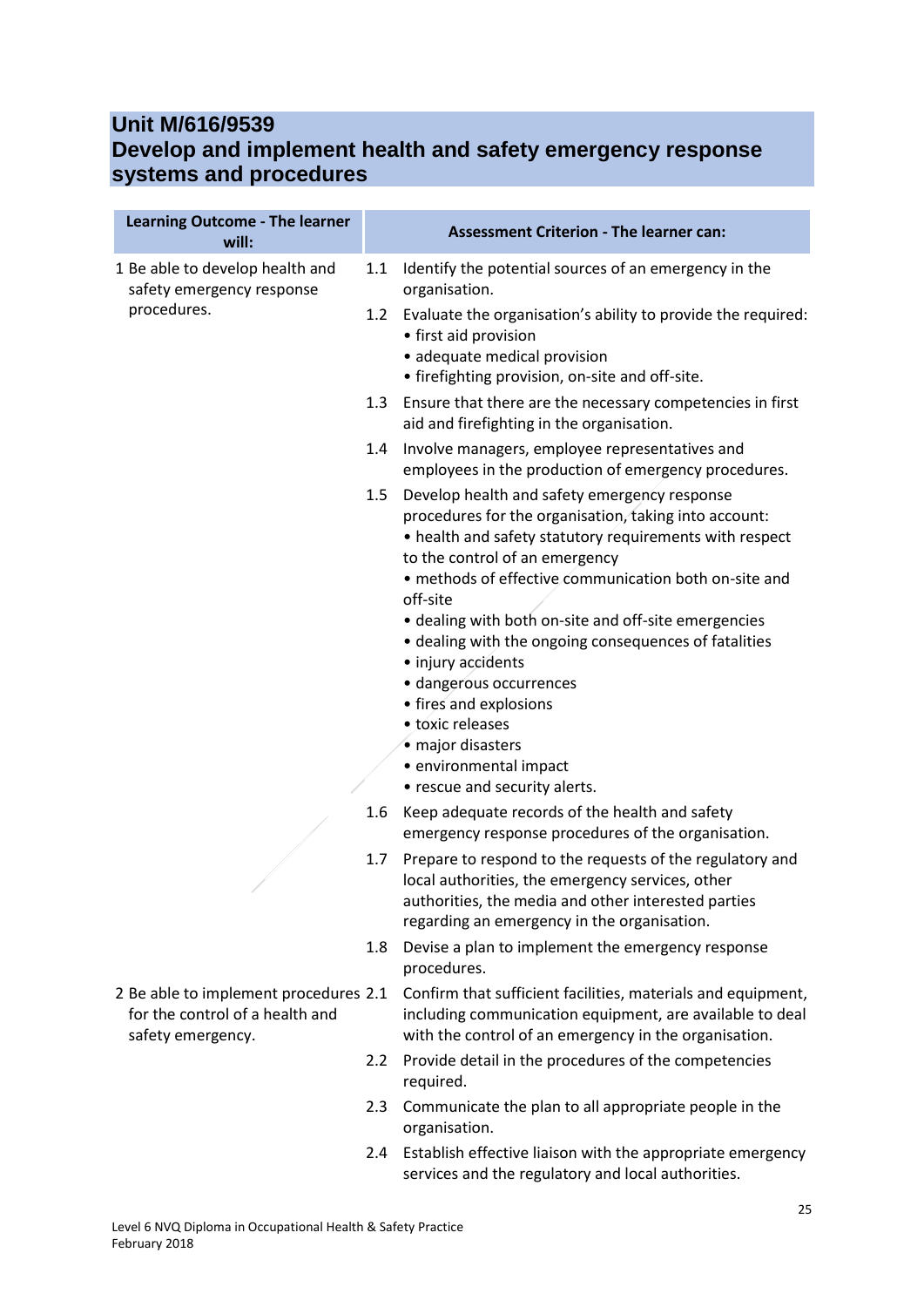| <b>Learning Outcome - The learner</b><br>will:                                                                                                                                                                  | <b>Assessment Criterion - The learner can:</b>                                                                                                                                                                                                               |  |
|-----------------------------------------------------------------------------------------------------------------------------------------------------------------------------------------------------------------|--------------------------------------------------------------------------------------------------------------------------------------------------------------------------------------------------------------------------------------------------------------|--|
|                                                                                                                                                                                                                 | 2.5<br>Respond to the requests of the regulatory and local<br>authorities and where necessary, the requests of the<br>media and other interested parties.                                                                                                    |  |
|                                                                                                                                                                                                                 | 2.6 Confirm that the investigation procedure has been carried<br>out.                                                                                                                                                                                        |  |
|                                                                                                                                                                                                                 | Maintain records of the procedures for the control of a<br>2.7<br>health and safety emergency in the organisation.                                                                                                                                           |  |
| 3 Understand how to develop and<br>implement health and safety<br>emergency response systems                                                                                                                    | Explain the nature and role of health and safety<br>3.1<br>emergency response systems and procedures within the<br>organisation.                                                                                                                             |  |
| and procedures.                                                                                                                                                                                                 | Explain the organisation's emergency response<br>3.2<br>procedures.                                                                                                                                                                                          |  |
|                                                                                                                                                                                                                 | Explain the organisation's simulated emergency response<br>$3.3\phantom{0}$<br>procedures.                                                                                                                                                                   |  |
|                                                                                                                                                                                                                 | 3.4 Explain the principles of press releases and media<br>management.                                                                                                                                                                                        |  |
|                                                                                                                                                                                                                 | Explain the external factors influencing health and safety<br>3.5<br>emergency response systems and procedures.                                                                                                                                              |  |
|                                                                                                                                                                                                                 | 3.6 Explain the health and safety statutory requirements for:<br>· emergency response procedures<br>• first aid and medical service provision<br>• fire precautions<br>· major disasters<br>· ionising radiation incidents<br>• environmental impact events. |  |
| 4 Be able to maintain and record<br>4.1 Maintain a personal development portfolio which can<br>contribute to professional bodies' CPD requirements and<br>their professional development<br>which incorporates: |                                                                                                                                                                                                                                                              |  |
|                                                                                                                                                                                                                 | an ongoing evaluation of their personal<br>competence                                                                                                                                                                                                        |  |
|                                                                                                                                                                                                                 | reflective commentaries on CPD activities<br>setting and prioritising realistic goals for<br>professional development<br>applying professional ethics in practice<br>٠<br>an appreciation of diversity and inclusivity in                                    |  |
|                                                                                                                                                                                                                 | workplaces<br>sharing personal experiences in professional debate<br>and discussion                                                                                                                                                                          |  |
| <b>Assessment</b>                                                                                                                                                                                               |                                                                                                                                                                                                                                                              |  |
|                                                                                                                                                                                                                 | There must be valid, authentic and sufficient for all the assessment criteria. However, one<br>piece of evidence may be used to meet the requirements of more than one learning                                                                              |  |
| outcome or assessment criterion.                                                                                                                                                                                |                                                                                                                                                                                                                                                              |  |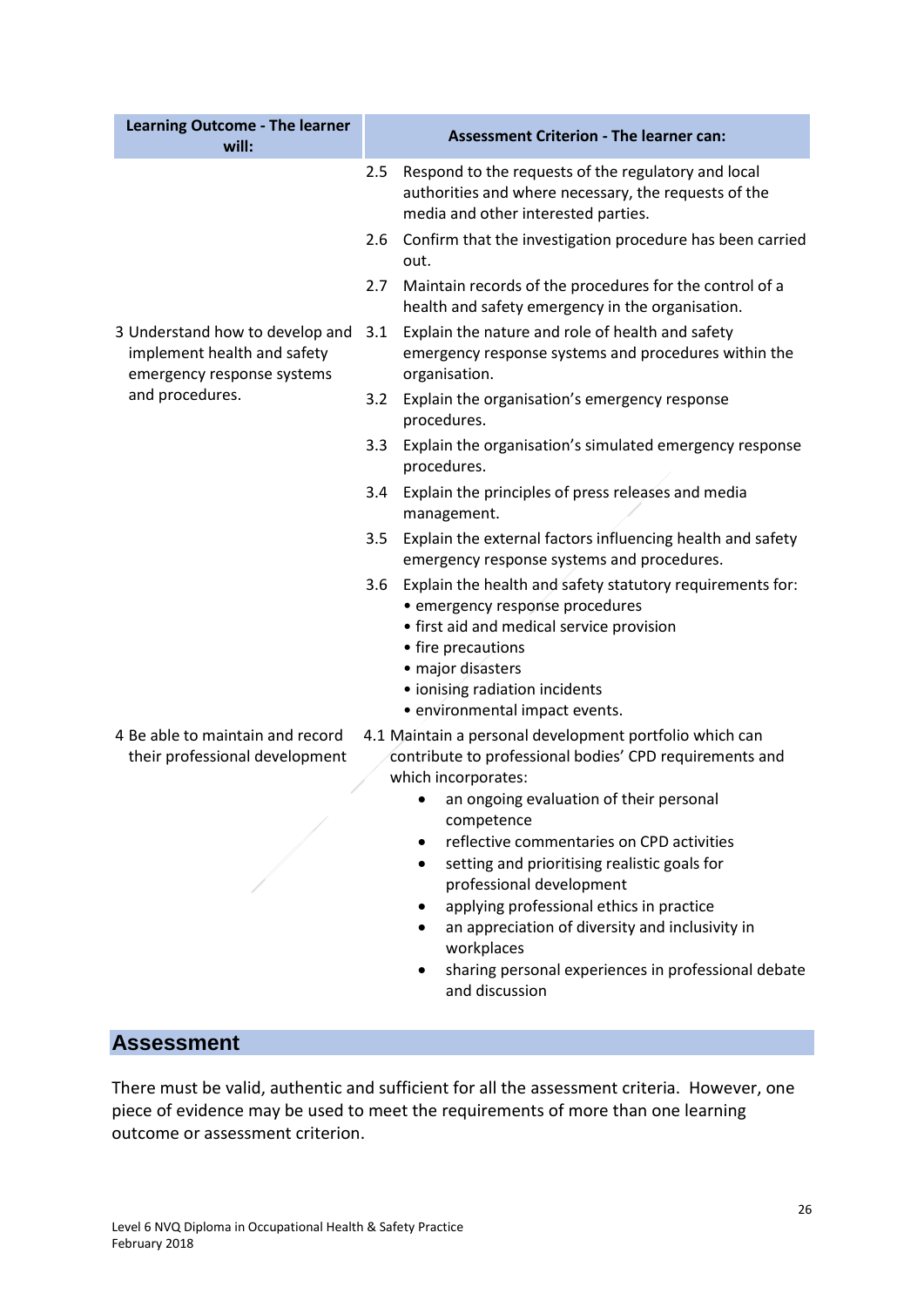# **Unit H/616/9540 Develop and implement health and safety review systems**

| <b>Learning Outcome - The learner</b><br>will:                    |     | <b>Assessment Criterion - The learner can:</b>                                                                                                                                                               |
|-------------------------------------------------------------------|-----|--------------------------------------------------------------------------------------------------------------------------------------------------------------------------------------------------------------|
| 1 Be able to investigate the<br>efficiency and cost effectiveness | 1.1 | Analyse each part of the health and safety management<br>system.                                                                                                                                             |
| of health and safety<br>management systems.                       | 1.2 | Define the factors and features that are essential for the<br>effective working of each part of the health and safety<br>management system.                                                                  |
|                                                                   | 1.3 | Define the review frequency of each part of the health and<br>safety management system.                                                                                                                      |
|                                                                   | 1.4 | Advise directors, senior, line, functional and technical<br>managers of any improvements required to the efficient<br>and cost-effective working of each part of the health and<br>safety management system. |
|                                                                   | 1.5 | Plan the implementation of changes to each part of the<br>health and safety management system.                                                                                                               |
|                                                                   | 1.6 | Maintain records of the review of each part of the health<br>and safety management system.                                                                                                                   |
| 2 Be able to confirm that each<br>part of the health and safety   | 2.1 | Analyse all components of the health and safety<br>management system.                                                                                                                                        |
| management system is working<br>as intended.                      | 2.2 | Define the factors and features that are essential for the<br>effective working of the health and safety management<br>system.                                                                               |
|                                                                   | 2.3 | Define the review frequency of the health and safety<br>management system.                                                                                                                                   |
|                                                                   |     | 2.4 Assess the efficiency and cost-effectiveness of the health<br>and safety management system.                                                                                                              |
|                                                                   | 2.5 | Develop changes to improve the efficiency and cost-<br>effectiveness of the health and safety management<br>system.                                                                                          |
|                                                                   | 2.6 | Manage the implementation of any necessary changes to<br>the health and safety management system.                                                                                                            |
|                                                                   | 2.7 | Maintain records of the review of the health and safety<br>management system.                                                                                                                                |
| 3 Be able to confirm that the<br>entire health and safety system  | 3.1 | Assess the nature and role of health and safety review<br>systems within the organisation.                                                                                                                   |
| is working as intended.                                           | 3.2 | Describe the organisation's health and safety management<br>system.                                                                                                                                          |
|                                                                   | 3.3 | Define the factors and features that are essential for the<br>efficient and cost-effective working of a health and safety<br>management system.                                                              |
|                                                                   | 3.4 | Assess the efficiency and cost-effectiveness of a health<br>and safety management system.                                                                                                                    |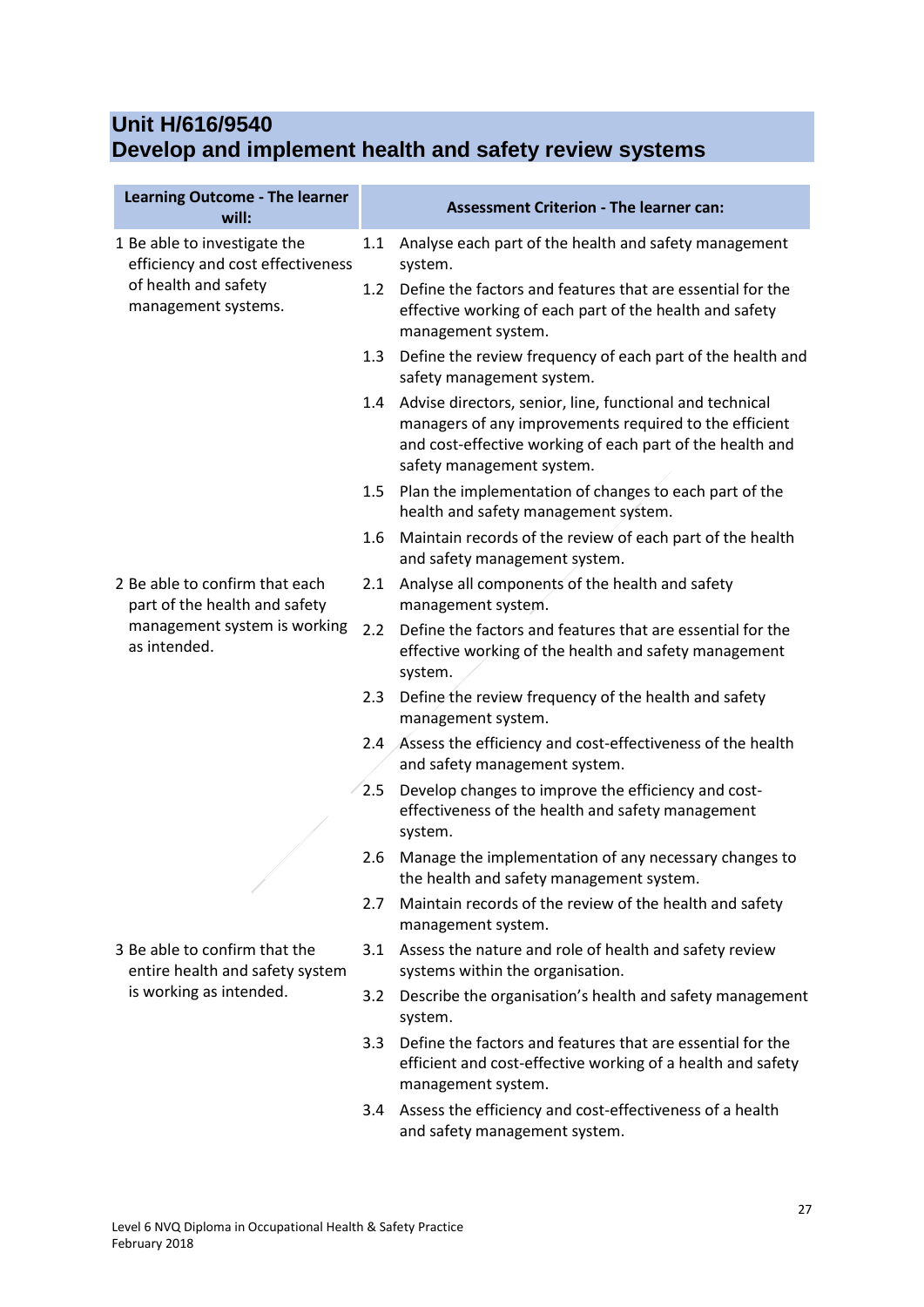| <b>Learning Outcome - The learner</b><br>will: | <b>Assessment Criterion - The learner can:</b>                                                                                                                                                                                                                                                                                                                                                                                                                                                                                                                                         |  |
|------------------------------------------------|----------------------------------------------------------------------------------------------------------------------------------------------------------------------------------------------------------------------------------------------------------------------------------------------------------------------------------------------------------------------------------------------------------------------------------------------------------------------------------------------------------------------------------------------------------------------------------------|--|
|                                                | Explain the principles of:<br>3.5<br>• electronic and paper record systems<br>• how to respond to the health and safety needs of others.<br>Analyse external factors influencing health and safety<br>3.6<br>review systems, to include:<br>• health and safety statutory requirements<br>• industry best practice<br>• quality requirements for documentation.                                                                                                                                                                                                                        |  |
| their professional development                 | 4 Be able to maintain and record 4.1 Maintain a personal development portfolio which can<br>contribute to professional bodies' CPD requirements and<br>which incorporates:<br>an ongoing evaluation of their personal competence<br>$\bullet$<br>reflective commentaries on CPD activities<br>setting and prioritising realistic goals for<br>$\bullet$<br>professional development<br>applying professional ethics in practice<br>an appreciation of diversity and inclusivity in<br>$\bullet$<br>workplaces<br>sharing personal experiences in professional debate<br>and discussion |  |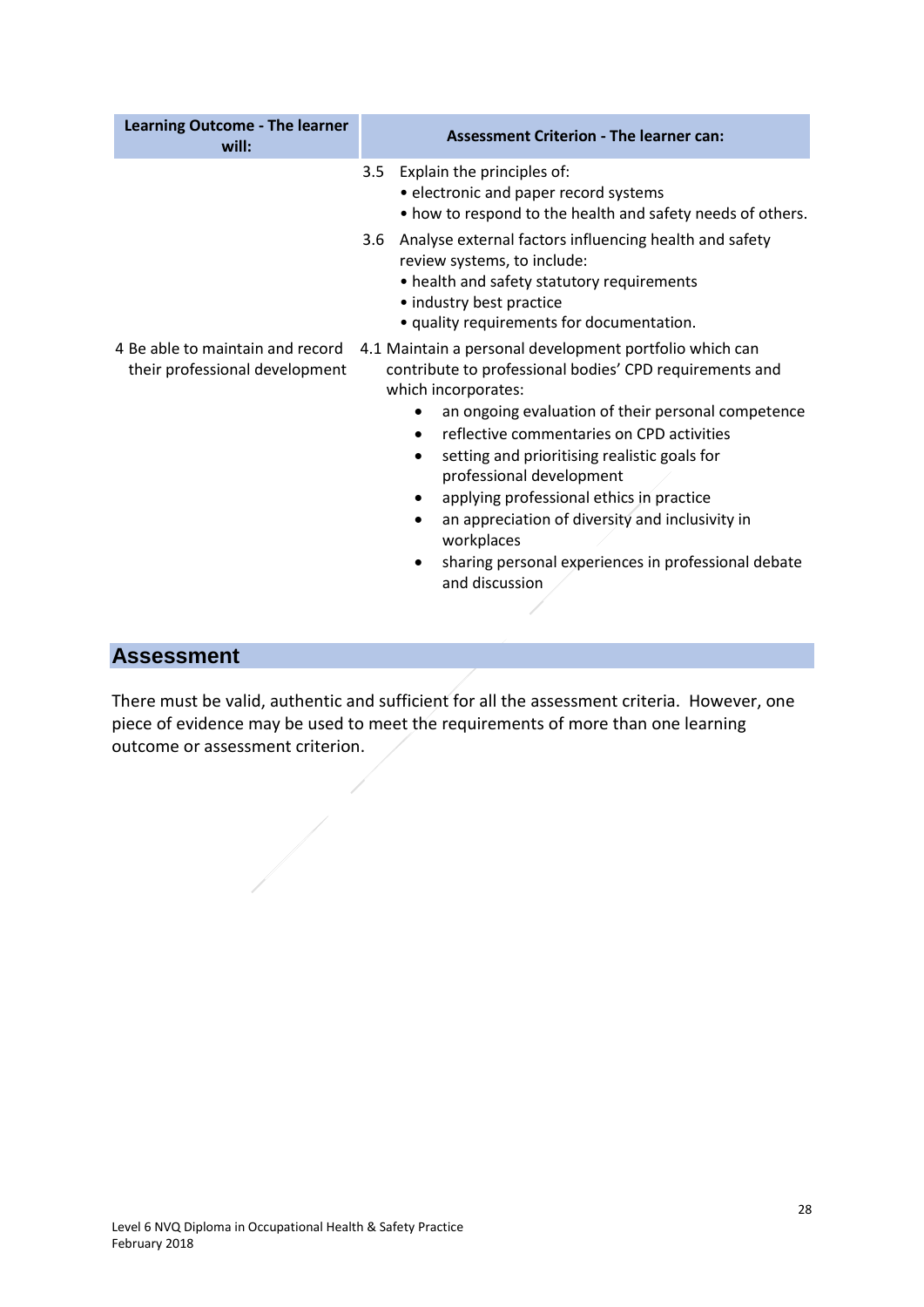### **Unit K/616/9541 Maintain knowledge of improvements to influence health and safety practice**

| <b>Learning Outcome - The learner</b><br>will:                                        | <b>Assessment Criterion - The learner can:</b>                                                                                                       |
|---------------------------------------------------------------------------------------|------------------------------------------------------------------------------------------------------------------------------------------------------|
| 1 Be able to identify new<br>developments in health and                               | 1.1 Evaluate sources of information and advice on the latest<br>developments in health and safety.                                                   |
| safety.                                                                               | 1.2 Evaluate the impact on the organisation of developments<br>in health and safety legislation, policies and practices.                             |
|                                                                                       | 1.3 Advocate the adoption in the organisation of new<br>developments in health and safety matters.                                                   |
|                                                                                       | 1.4 Contribute to professional technical groups to enhance<br>the development of health and safety.                                                  |
|                                                                                       | 1.5 Maintain own continuous professional development.                                                                                                |
| 2 Be able to influence colleagues on<br>health and safety matters.                    | 2.1 Identify opportunities to participate in professional<br>discussions and reviews on best practice in health and<br>safety matters.               |
|                                                                                       | 2.2 Contribute to groups and committees engaged in<br>developing health and safety practice.                                                         |
|                                                                                       | 2.3 Influence the policies and practices of professional<br>organisations and groups on health and safety matters.                                   |
|                                                                                       | 2.4 Critically analyse health and safety best practice with<br>colleagues through meetings, publications, conferences<br>and other methods.          |
|                                                                                       | 2.5 Influence colleagues and others on health and safety<br>matters.                                                                                 |
|                                                                                       | 2.6 Advocate to colleagues the adoption of industry best<br>practice.                                                                                |
| 3 Know how to maintain knowledge<br>of improvements in health and<br>safety practice. | 3.1 Explain the nature and role of improvements in health<br>and safety practice within the organisation and how they<br>can impact on the business. |
|                                                                                       | 3.2 Evaluate print-based and electronic sources of<br>information and advice on health and safety matters.                                           |
|                                                                                       | 3.3 Explain principles of:<br>• effective written and verbal communication<br>· electronic means of communication.                                   |
|                                                                                       | 3.4 Explain external factors influencing improvements in<br>health and safety practice:<br>• professional, non-professional and technical groups     |
|                                                                                       | • professional organisations.                                                                                                                        |
| 4 Be able to maintain and record<br>their professional development                    | 4.1 Maintain a personal development portfolio which can<br>contribute to professional bodies' CPD requirements and<br>which incorporates:            |
|                                                                                       | an ongoing evaluation of their personal<br>competence<br>reflective commentaries on CPD activities                                                   |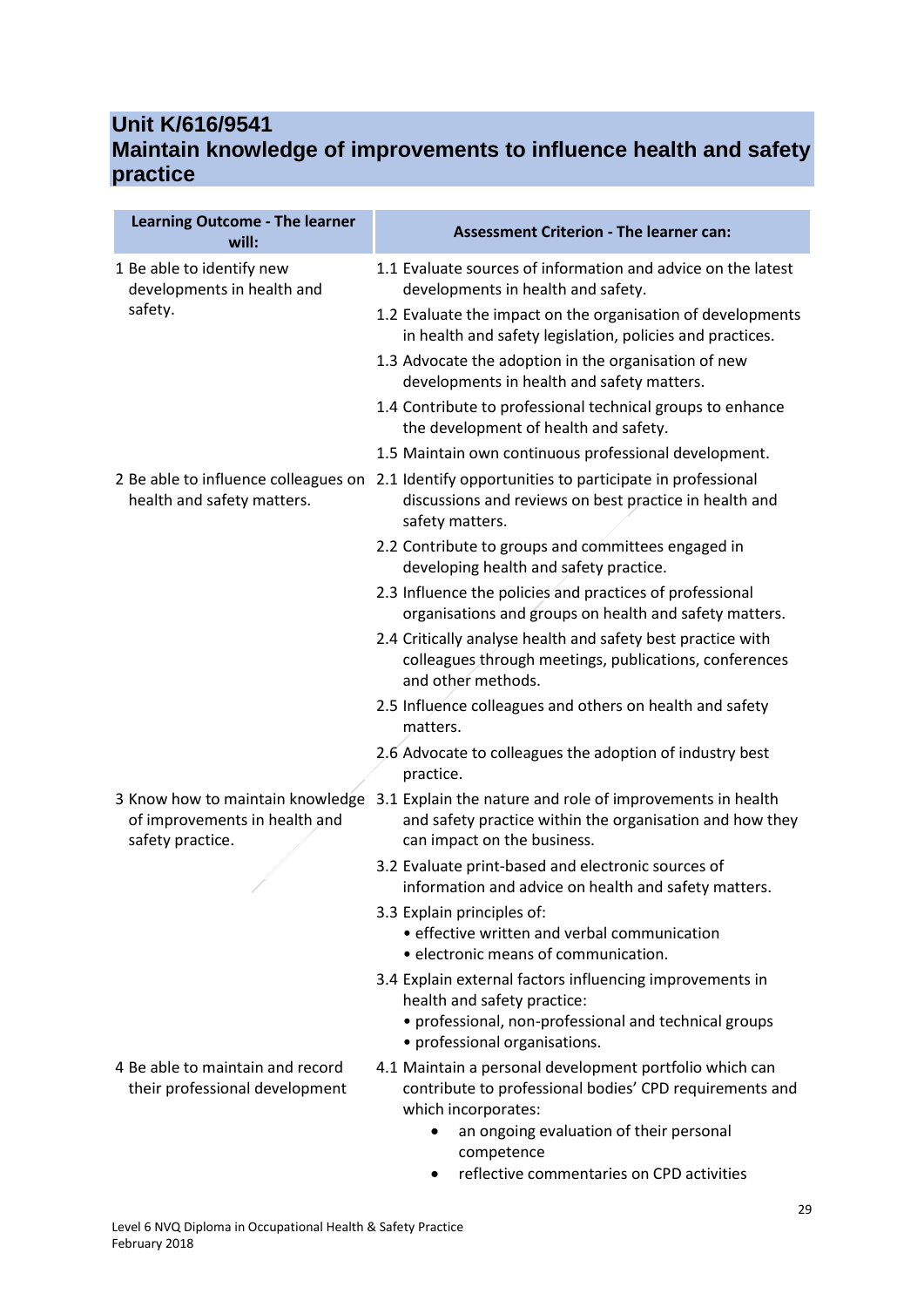| <b>Learning Outcome - The learner</b><br>will: | <b>Assessment Criterion - The learner can:</b>                                                                                                                                                                                                                                                                     |
|------------------------------------------------|--------------------------------------------------------------------------------------------------------------------------------------------------------------------------------------------------------------------------------------------------------------------------------------------------------------------|
|                                                | setting and prioritising realistic goals for<br>$\bullet$<br>professional development<br>applying professional ethics in practice<br>$\bullet$<br>an appreciation of diversity and inclusivity in<br>$\bullet$<br>workplaces<br>sharing personal experiences in professional<br>$\bullet$<br>debate and discussion |